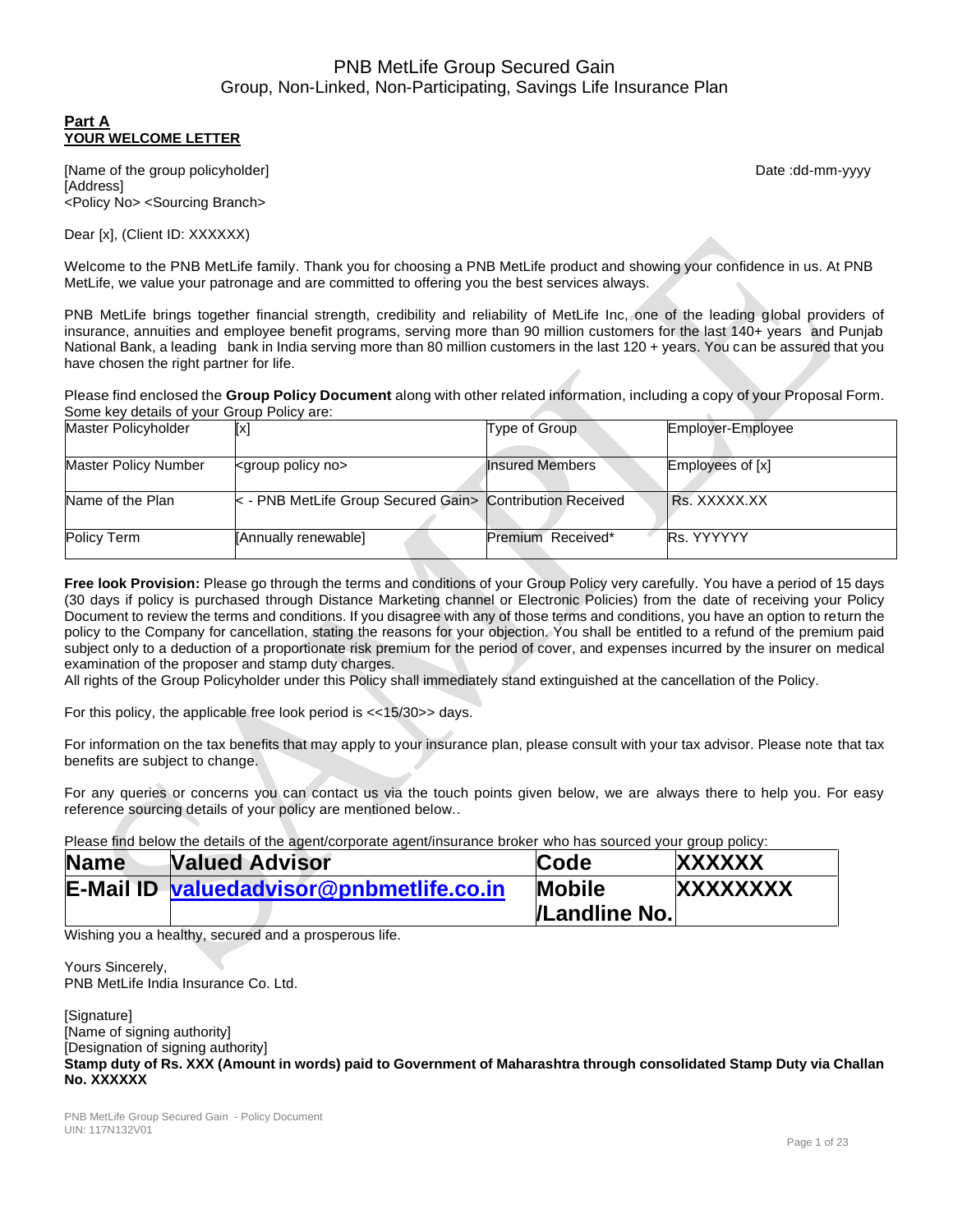| In case of any queries / concerns, You can reach Us at: |             |                                                |                                                                                     |  |
|---------------------------------------------------------|-------------|------------------------------------------------|-------------------------------------------------------------------------------------|--|
| <b>Call us at 1800-425-6969 (Toll   Email Us at</b>     |             |                                                | Visit www.pnbmetlife.com   Visit your nearest PNB MetLife                           |  |
| Free) Or 91-80-2650-2244                                |             |                                                | indiaservice@pnbmetlife.c   to manage your policy   Office. Our address details are |  |
| $(8 am - 8 pm)$                                         | <u>o.in</u> | online. Register online available              | on I                                                                                |  |
|                                                         |             | using your Customer ID $\&$ www.pnbmetlife.com |                                                                                     |  |
|                                                         |             | <b>Policy No.</b>                              |                                                                                     |  |

\* *Premium received is inclusive of Service Tax and cess*.

## **Part A**

### **GROUP POLICY PREAMBLE**

### **[PNB MetLife Group Secured Gain]**

Group, Non-Linked, Non-Participating, Savings Life Insurance Plan

This is a contract of insurance between You and PNB MetLife India Insurance Company Limited. This contract of insurance has been effected on receipt of the contributions and is based on the details in the Proposal Form received together with the other information, documentation and declarations received from You for effecting a life insurance contract on the lives of the persons named in the Group Policy Schedule.

We agree to pay the benefits under this Group Policy on the occurrence of the insured event described in Part C of this Group Policy, subject to the terms and conditions of the Group Policy.

### **On examination of the Group Policy, if You notice any mistake or error, please return the Policy document to Us in order that We may rectify the mistake/error.**

Signed by and on behalf of PNB MetLife India Insurance Company Limited

[Signature] [Name of signing authority] [Designation of signing authority]

### **GROUP POLICY SCHEDULE**

| Name of the Plan   | [PNB MetLife Group Secured Gain]                                    |
|--------------------|---------------------------------------------------------------------|
| Nature of the Plan | [Group, Non-Linked, Non-Participating, Savings Life Insurance Plan] |
| UIN                | [117N132V01]                                                        |

| Proposal<br>Group<br><b>Policy</b><br>number<br>number | Date of<br>Issuina<br>office<br><b>issue</b> |  |
|--------------------------------------------------------|----------------------------------------------|--|
|--------------------------------------------------------|----------------------------------------------|--|

### **1. Details of the Group Policyholder**

#### **Name of Group Policyholder:**

#### **2. Group Policy Details**

| Name and Contact Details of<br>Employer |  |
|-----------------------------------------|--|
| Name of Scheme                          |  |
| Effective Date of the Group             |  |
| Policy                                  |  |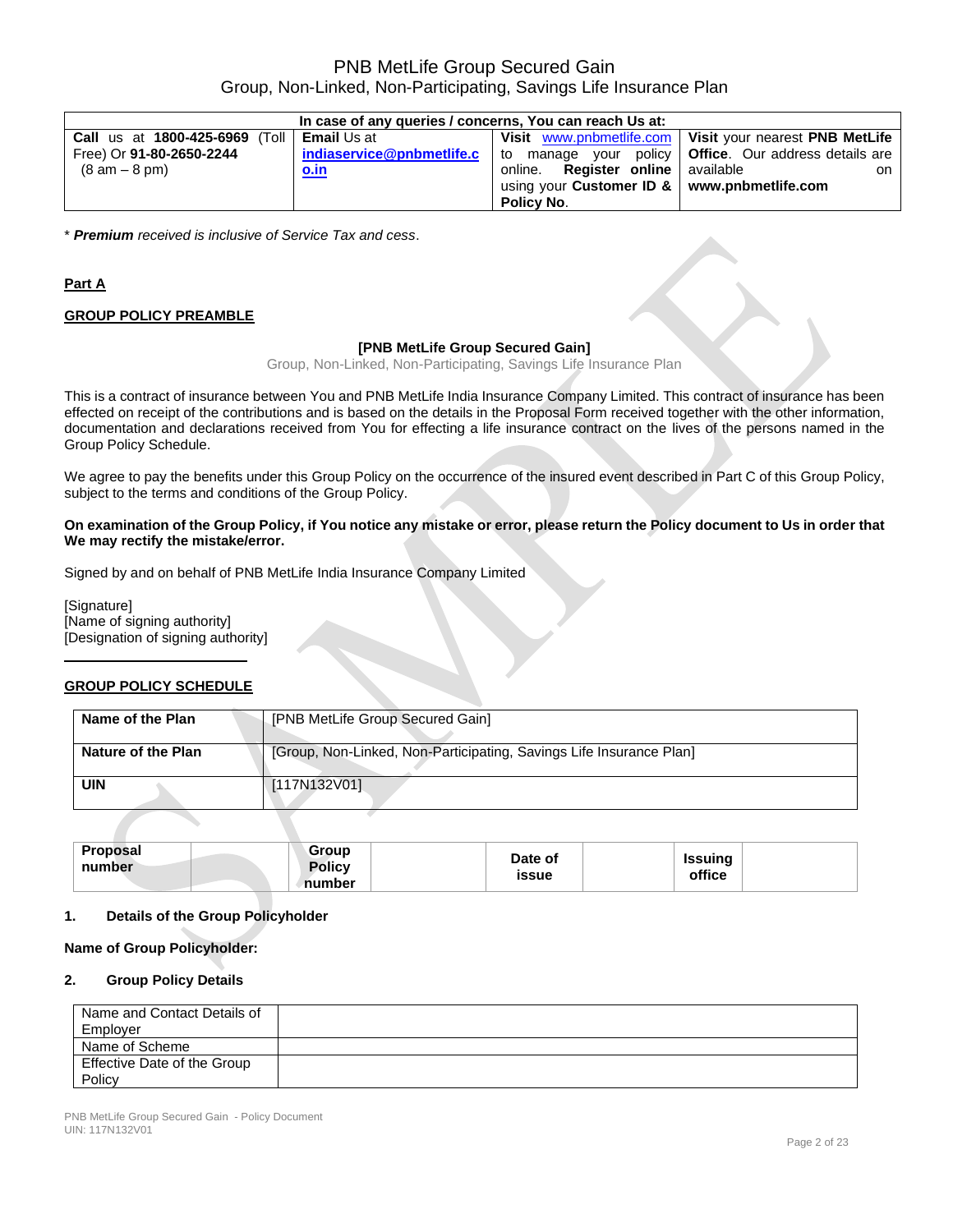| Policy Term                  |                                                                 |  |
|------------------------------|-----------------------------------------------------------------|--|
|                              |                                                                 |  |
| Membership Criteria          |                                                                 |  |
| <b>Eligibility Criteria</b>  |                                                                 |  |
| Policy Type                  | < <defined benefit="" contribution="" defined="">&gt;</defined> |  |
| Administration               | < <lndividual pooled="">&gt;</lndividual>                       |  |
| Frequency of Interest Credit | < <annual quarterly="">&gt;</annual>                            |  |
| Policy Benefit               |                                                                 |  |
| Special Provisions (if any)  |                                                                 |  |
| Sum Assured per Insured      | Rs.5000                                                         |  |
| Member                       |                                                                 |  |
|                              |                                                                 |  |
| <b>Policy Currency</b>       | <b>INR</b>                                                      |  |
|                              |                                                                 |  |

### **3. Details of Agent/Corporate Agent/Intermediary**

| Name           |  |
|----------------|--|
|                |  |
| License number |  |
|                |  |
| Phone number   |  |
|                |  |
| Address        |  |
|                |  |
| Email address  |  |
|                |  |

### **4. Contribution Details**

| <b>Contribution Amount</b> | Rs. XXXXX.XX |
|----------------------------|--------------|
|                            |              |
| received                   |              |
|                            |              |
| Frequency of Contribution  |              |
|                            |              |
|                            |              |
|                            |              |

- Contribution amount is as per the funding required based on the extant accounting standard governing the measurement of long term employee benefits. Any Service Tax / Cess applicable on this amount as may be prescribed from time to time will be payable in addition by You.
- Contribution rates are subject to change in accordance with the yearly valuations obtained as written above.

### 5. Member Details

### **As submitted with the Scheme Rules / Trust Deed and annexed**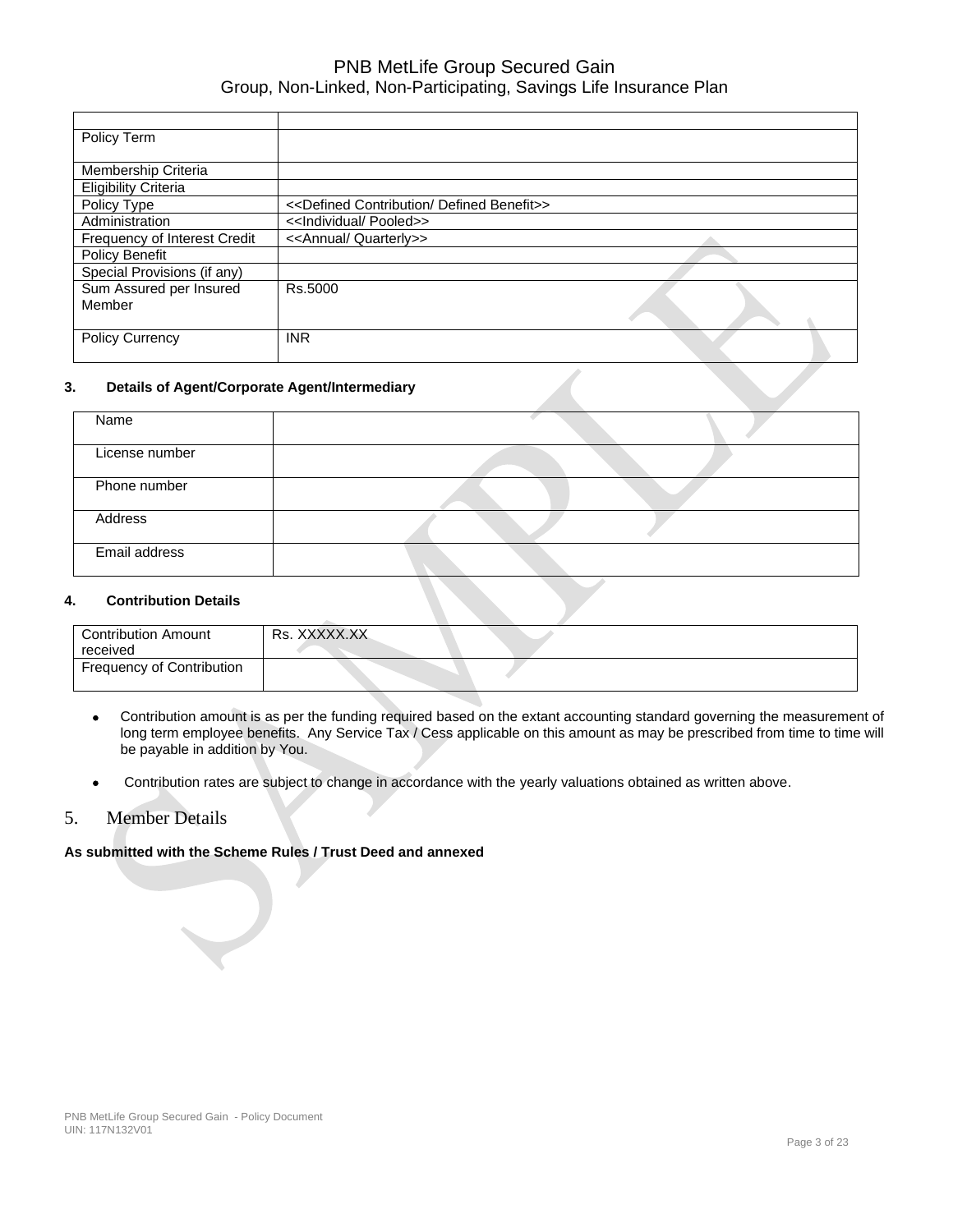### **Part B**

### **DEFINITIONS APPLICABLE TO YOUR POLICY**

The words or terms below that appear in this **Group Policy** in initial capitals and **bold** type will have the specific meaning given to them below. These defined words or terms will, where appropriate to the context, be read so that the singular includes the plural, and the masculine includes the feminine.

- **1. Age** means the age of the **Insured Member** as of last birthday.
- **2. Bulk Exit** 
	- a. If the amount to be paid on total exits during the policy year exceeds 25% of the policy account values as at the beginning of the year, such transactions shall be treated as bulk exits, where exit shall be as per the scheme rules and
	- b. Exit shall mean exit of the member from the group
- **3. Contribution** means the amount payable by **You** to Us in accordance with the terms and conditions of this **Group Policy**.
- **4. Effective Date of Coverage** means the date of commencement of risk under this **Group Policy** in accordance with the **Scheme Rules**.
- **5. Effective Date of the Group Policy** means the date on which the **Group Policy** comes into effect and is as specified in the **Group Policy Schedule**.
- **6. Eligible Member** means a person who meets and continues to meet all the eligibility criteria specified in the **Scheme Rules/Trust Deed**.
- **7. Employer** means the person or entity named in the **Group Policy Schedule**.
- **8. Financial Year** means the period of 12 months starting from 1st April and ending at 31st March.
- **9. Fund** means the summary of all **Contributions** received during a **Financial Year** and adjusted for any payout made from this **Fund** subsequently and interest credited from time to time.
- **10. Fund Value/ Policy Account Value** means the amount standing to the credit of each **Fund**. Such amount is the sum of all **Contributions** received during a **Financial Year** along with credited interest, if any and adjusted for any payouts made till date, if any.
- **11. Group Policy** means this contract of insurance, as evidenced by the **Group Policy Document.**
- **12. Group Policy Document** means this document, the **Group Policy Schedule**, the **Proposal Form** and any annexures or tables attached to the **Group Policy** or the **Group Policy Schedule**.
- **13. Group Policy Schedule** means the policy schedule set out above that **We** have issued, along with any annexures, tables and/or endorsements, attached to it from time to time.
- **14. IRDA of India** means the Insurance Regulatory and Development Authority of India.
- **15. Insured Member** means an **Eligible Member** who is an employee of the **Employer** and is covered under the **Group Policy** in accordance with the **Scheme Rules/Trust Deed**.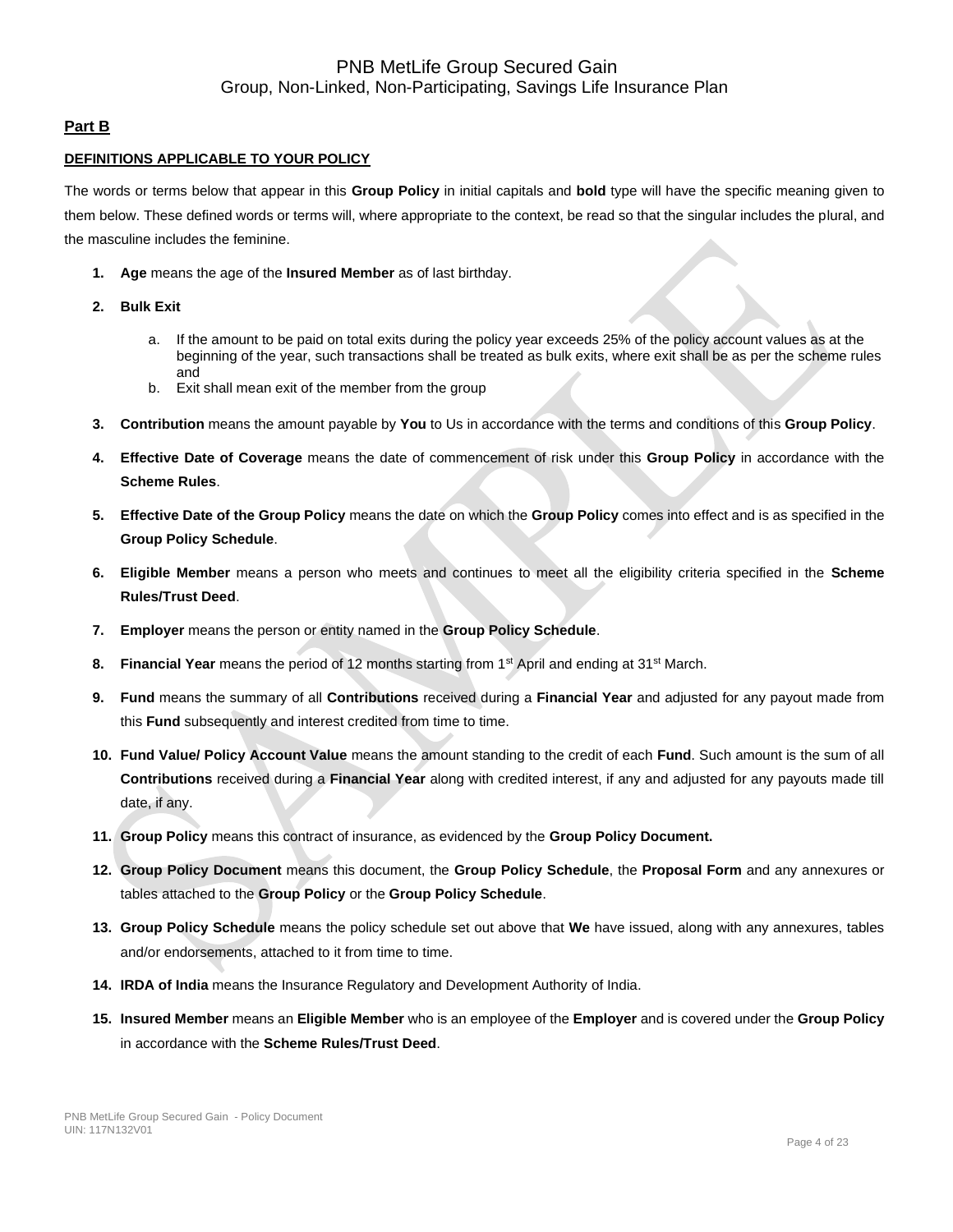**16. Market Value Adjustment** will be applicable for bulk exits and complete surrender. Market value adjustment is calculated using following formula:

> Maximum of [0, 1 − Market value of assets in respect of the policy Policy account value as at the beginning of the year<sup>]</sup>

The amount of payout in excess of 25% of policy account value as at the beginning of the year will be subject to Market Value Adjustments (MVA).

- **17. Nominee** means the person last nominated by an **Insured Member** (as recorded by **You** and informed by **You** to **Us**) to receive the benefits under this **Group Policy** in the event of the **Insured Member's** death while being covered under this **Group Policy**
- **18. Policy Account** means the single account maintained by **Us** under this **Group Policy** to manage the investment in respect of the **Insured** Members on pooled basis
- **19. Policy Year** means the one-year period between the **Effective Date of the Group Policy** and every subsequent year thereafter.
- **20. Proposal Form** means the proposal form and any other information given to **Us** to decide whether and on what terms to issue this **Group Policy**.
- **21. Rider** means the rider terms and conditions that are attached to and form a part of the **Group Policy**. The **Group Policy Schedule** will specify if any **Riders** are available and in force under the **Group Policy**.
- **22. Scheme** means the **Employer's** Scheme which is to be administered under this **Group Policy** and is set out in the **Group Policy Schedule**.
- **23. Scheme Rules** means the **Employer's** Scheme Rules which are filed with **Us** before the **Effective Date of the Group Policy** or as amended from time to time.
- **24. Trust Deed** means the deed governing the **Employer's** Trust which is established to administer the **Scheme**. The Trustees will be named in the **Trust Deed**.
- **25. We**, **Us** or **Our** means PNB MetLife India Insurance Company Limited.
- **26. You** or **Your** means the **Group Policyholder** named in the **Group Policy Schedule**.

 $\bigcup$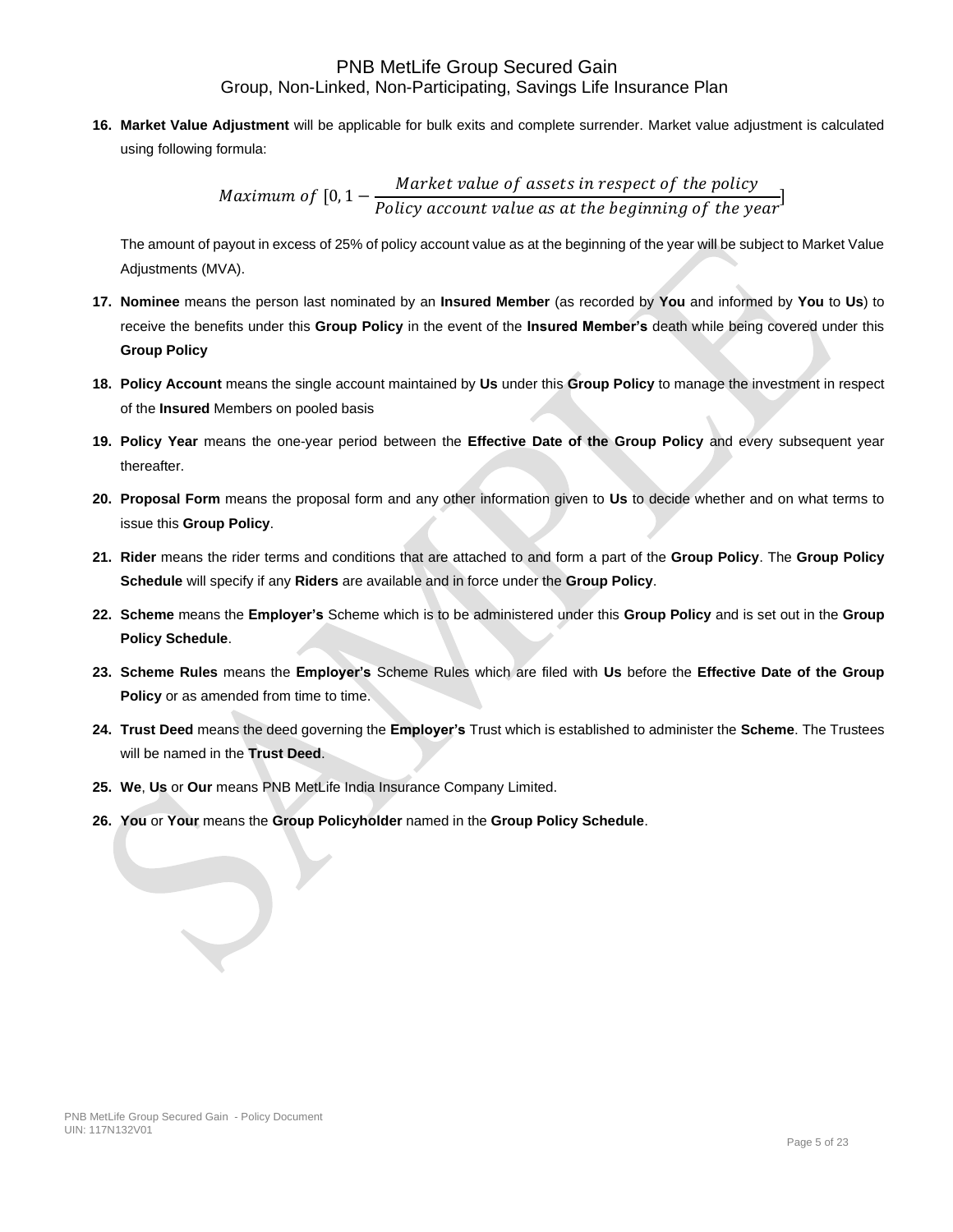## **Part C**

### **POLICY FEATURES, BENEFITS & CONTRIBUTION PAYMENT CONDITIONS**

### **1. Policy Features**

1.1. PNB MetLife Group Secured Gain is a Group, Non-Linked, Non-Participating, Savings Life Insurance Plan which offers a comprehensive solution for **Employers** to outsource the fund management of employee benefits like Gratuity, Leave Encashment, Post -retirement medical benefits (PRMBS) and other employee benefit and welfare **schemes** in an effective and integrated manner. These **Schemes** can be in the nature of defined benefits or defined contribution as per **Scheme Rules**.

**You** can manage the policy as per **You**r requirements (specified in **Scheme Rules**) as per the following options:

- Option 1: Pooled Level
- Option 2: Individual Level

Interest on this **Fund** will be credited by **Us** on a regular basis in the manner described below.

#### 1.2. **Crediting Interest to the Fund**:

- (a) Interest will be credited on an annual or quarterly basis as opted by the Group Policyholder.
- (b) The interest rate declared will accrue at the end of every financial year or quarter of a financial year as opted by the group policyholder. The interest rate declared will be subject to a minimum rate of 0.1% per annum throughout the policy term.
- (c) The interest rate credited to each **Fund** and expenses charged to such funds shall be in accordance with the Board approved policy for interest rate declaration under group savings products. Interest rates shall be declared in such a way that there shall be no discrimination amongst identical policyholders in terms of fund size. Once declared, interest will also become part of the **Fund**.

### **2. Policy Benefits**:

- 2.1. Policy benefits are payable upon occurrence of any of the exits on account of death, retirement or any other exit or event allowed in accordance with the **Scheme Rules/Trust Deed** as agreed at the inception of the **Group Policy** with group policyholder, the **Company** shall make payments from the **Fund**, subject to availability of such funds, as per the terms of the **Scheme Rules/Trust Deed** applicable to the **Insured Member** who is exiting.
- 2.2. Except for exits or provisions as allowed as per the **Scheme Rules/Trust Deed**, no other withdrawals under the **Group Policy** shall be allowed.
- 2.3. If the **Fund Value** is not sufficient to pay the accrued benefit amount, **You** shall bear the shortfall entirely.
- 2.4. Upon death of the **Insured Member**, In addition to the accrued benefit amount the risk cover benefit of Rs.5,000 will be payable by **Us** as death benefit.
- 2.5. **We** will provide an annual statement of the **Policy Account** at the end of each **Financial Year** containing details of the total **Contributions** made, the Policy Benefits paid out, interest credited to the **Fund** and to **Fund Value**, to **You** free of charge.

#### **3. Contribution Payment Conditions**

**3.1.** The amount of **Contribution** payable as at the **Effective Date of the Group Policy** shall be determined as per the funding required based on the extant accounting standard governing the measurement of long term employee benefits submitted by **You** to **Us**.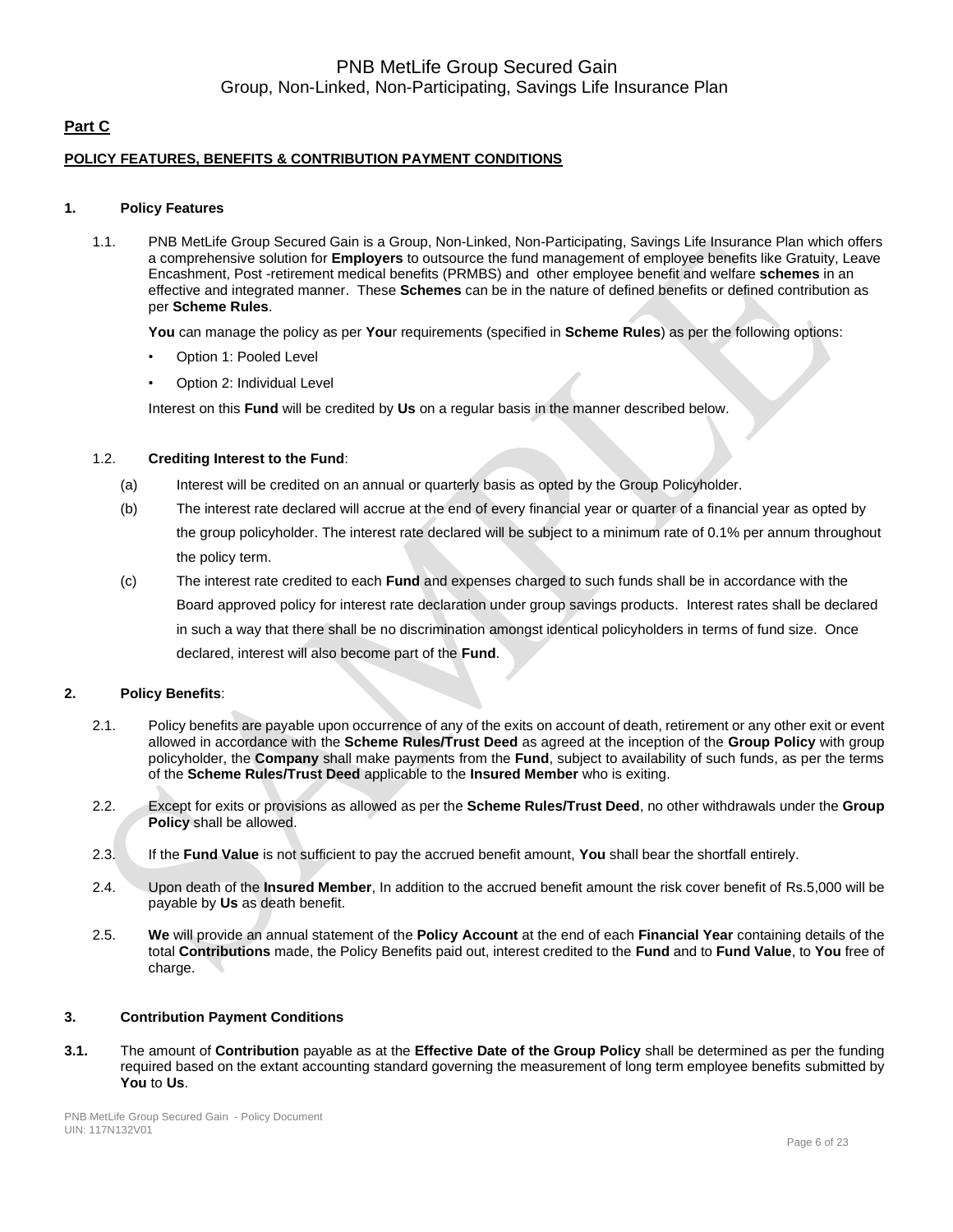- **3.2. Contributions** are payable as per frequency agreed in **Scheme Rules** to ensure adequate funding of liability **.You** shall pay all **Contributions** in respect of all **Insured Members** in full and at the regular intervals specified in the **Group Policy Schedule** and, in respect of **Insured Members** added to the **Group Policy** after the last due **Contribution** has been received, **Contribution** for such **Insured Members** shall be paid along with the addition of the **Insured Member** under the **Group Policy**. In case no Contribution is received, the Policy Benefits shall be paid in accordance with the Scheme Rules and provisions of **section 6, Part D** of this Group Policy.
- **3.**3 The **Contribution** toward the **Fund** can be paid in any number of installments as per **Scheme Rules**. All amounts payable to **Us** shall be in Indian Rupees and payable at **Our** Head Office, regional office or any other designated office.

#### **4. Surrender**

- 4.1. If the **Group Policy** is completely surrendered before completion of the first three **Policy Years**, **We** will pay a Surrender Value which is equal to the **Fund Value** of the **Group Policy** after deducting the Surrender Charges calculated in accordance with Part E and the **Market Value Adjustment (MVA)**.
- 4.2. If the **Group Policy** is surrendered after the completion of three **Policy Years**, **We** will pay a Surrender Value which is equal to the **Fund Value of the Group Policy after deducting the Market Value Adjustment (MVA)**. There is no deduction of Surrender Charge after completion of the third **Policy Year**.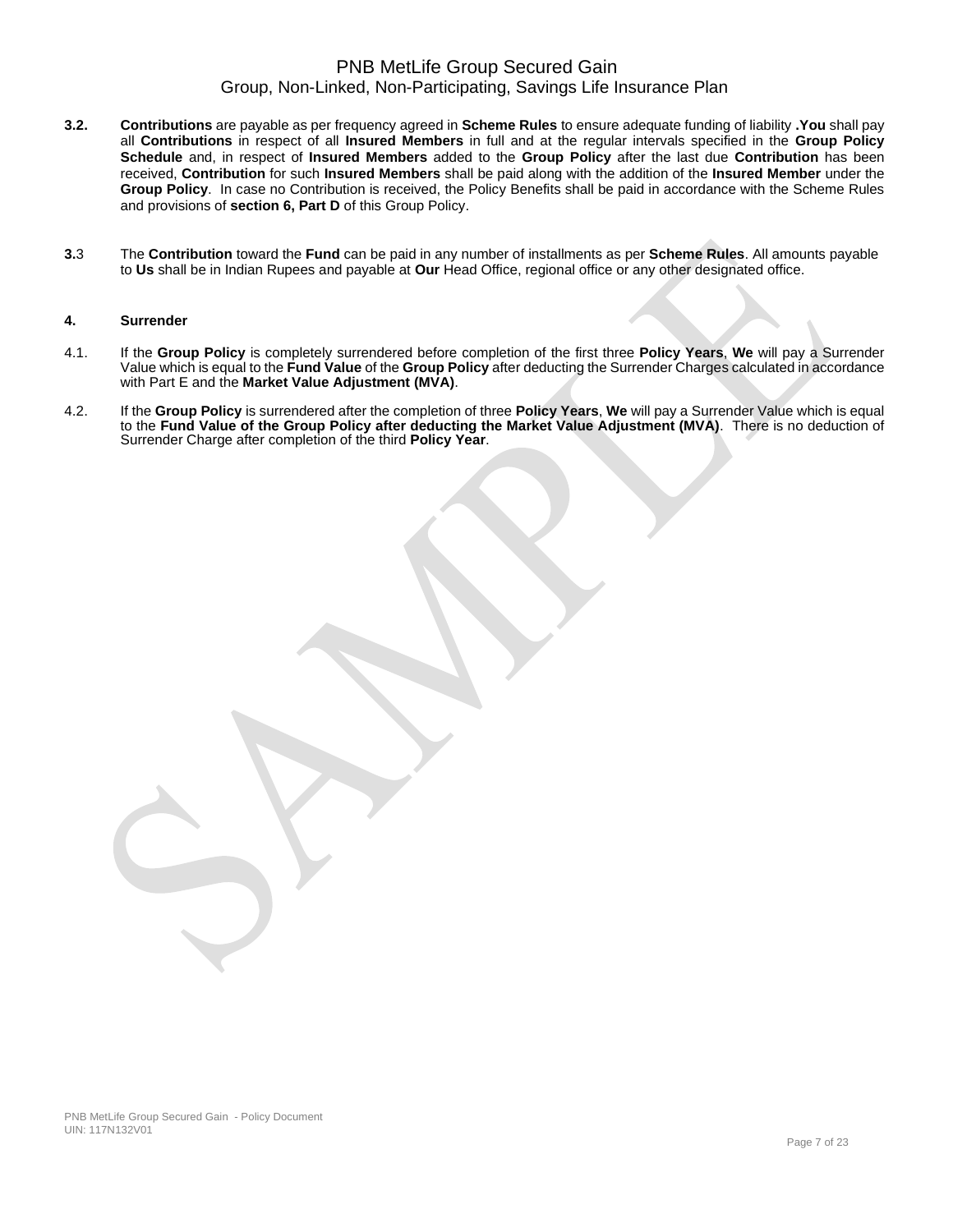### **Part D**

### **GROUP POLICY SERVICING CONDITIONS**

**You are requested to refer to the Policy Servicing Conditions described below before making a request for Policy servicing to Us.**

### **1. Free Look Period**

1.1. **You** have a period of 15 days from the date of receipt of the **Group Policy Document** to review the terms and conditions of this **Group Policy**. If **You** have any objections to the terms and conditions, then **You** may return the **Group Policy** for cancellation by giving written notice to **Us** stating its reasons for objection and **You** will be entitled to a refund of the **Contribution(s)** received subject to a deduction of stamp duty charges and proportionate Mortality Charges for the period on cover. All rights under this **Group Policy** shall immediately stand extinguished at the cancellation of the **Group Policy**.

### **2. Group Policy Renewal**

This **Group Policy** shall be automatically renewed at the end of each Policy Year, as long as there is adequate Fund to recover charges and settle the Group Policy claims. Subsequent Contributions if any are to be made in accordance with the Scheme Rules./Trust Deed

#### **3. New Members Addition**

After the **Effective Date of the Group Policy** or the **Annual Renewal Date**, an **Eligible Member** shall become an **Insured Member** in accordance with the terms of the **Trust Deed/Scheme Rules.**

**4. Loan**

Loans are not available under this **Group Policy**.

### **5. Claims Procedure**

5.1. It is mandatory that the Claimant furnishes **Us** with all of the information and documentation **We** request, including but not limited to as mentioned below:

### 5.2. **Death Claim**

- a) **The claim form prescribed by Us, duly completed**;
- b) The **Employer's** certification of the accrued benefit amount payable in respect of the **Insured Member** in accordance with the **Scheme Rules/Trust Deed**;
- c) Duly completed **Employer's** declaration form signed by the **Employer** or a trustee named in the **Trust Deed**;
- d) The official death certificate issued by a competent governmental authority (for death claims only).
- e) First Information Report or police inquest report and a post-mortem report where the Life Assured's death is due to an unnatural cause
- f) Proof of title to the Policy where applicable
- g) **Nominee**'s KYC documents and Bank details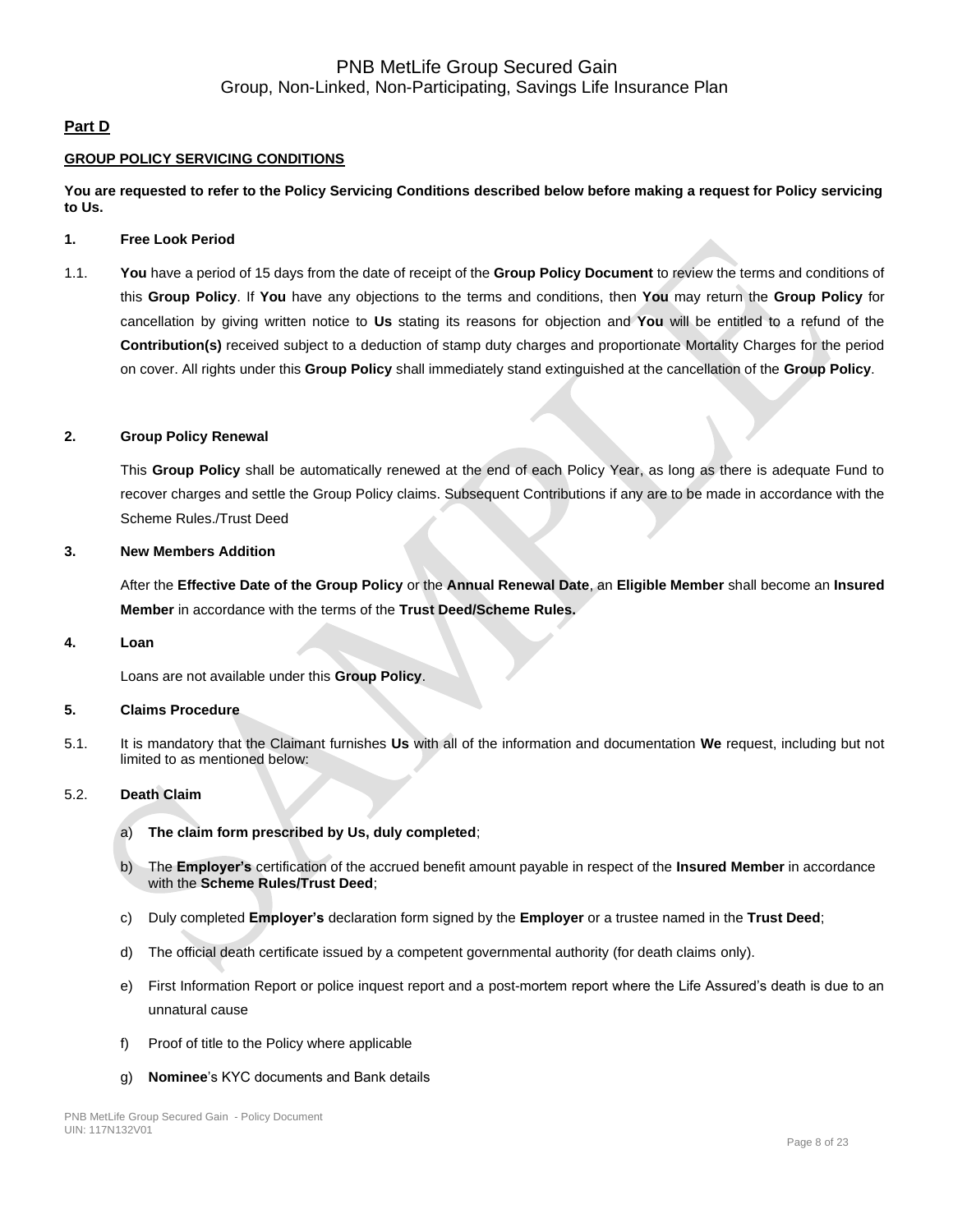h) Any additional document(s) as required by **Us**.

### 5.3. **Non Death Claim**

The information and documentation to be submitted for payment of Policy benefit/ claim shall be as per applicable Scheme Rules/Trust Deed.

Furnishing of the above information and documentation is a condition precedent for **Us** to pay a claim under this Policy. **We** request the claimant shall submit all the above documents within 90days of the occurrence of the claim incidence. **We** shall consider submission of the above documents beyond 90 days from the occurrence of the claim incidence if there are valid reasons for such a delay on the Claimant's part.

### **6. Termination of the Group Policy**

The **Group Policy** shall be terminated on the earlier of the following:

- a) Cancellation of the **Group Policy** during Free look period;
- b) The date on which Benefits payable on Surrender are settled under the **Group Policy**;
- c) The **Fund Value** becoming zero due to settlement of Policy Benefits;

In case the **Group Policy** is administered as a defined Contribution scheme or administered with Individual Level accounts, the policy benefits with respect to an individual **Insured Member** shall cease on termination of **Group Policy** or as per provisions of **Scheme Rules**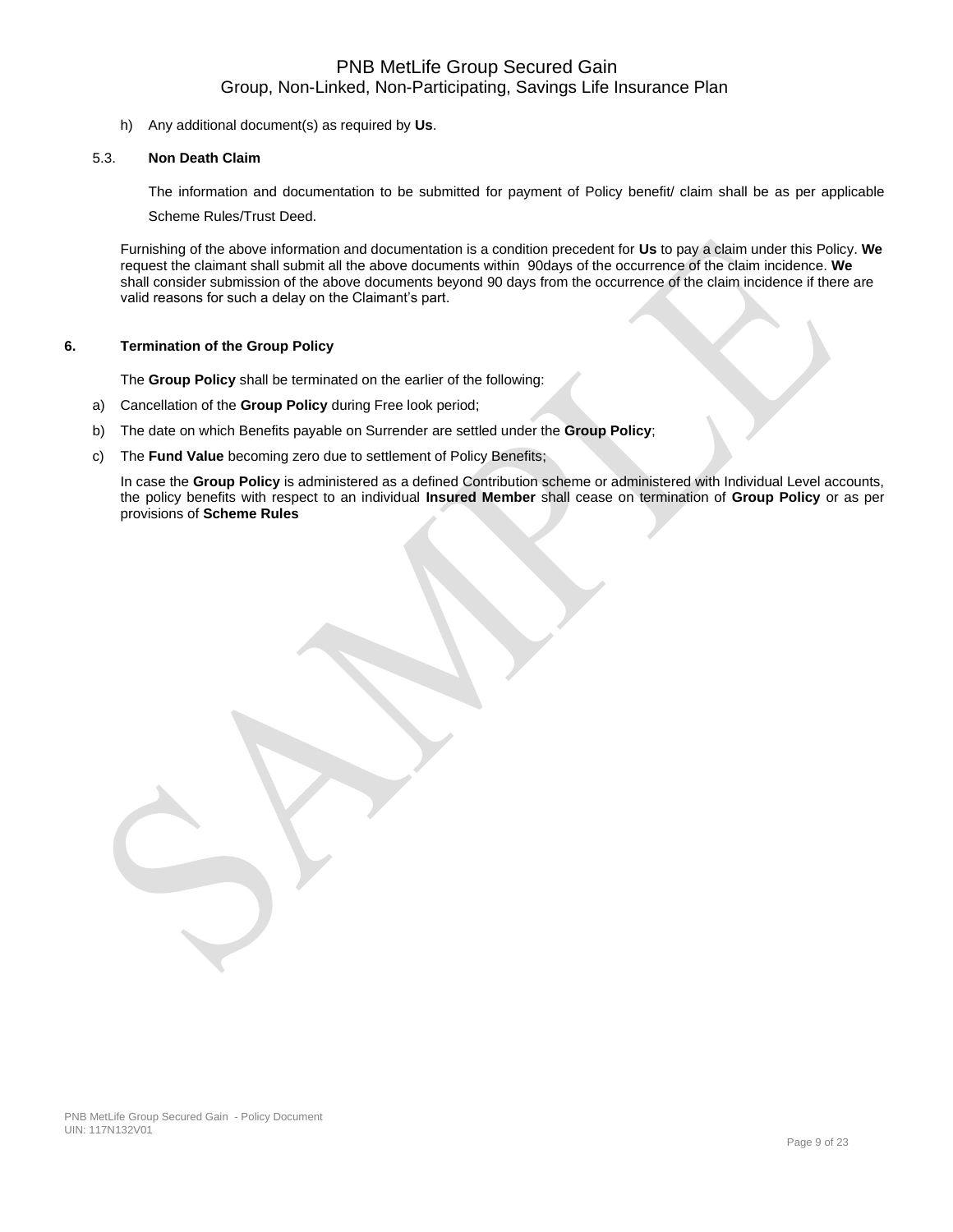## **Part E**

### **POLICY CHARGES**

### 1. **Mortality Charge:**

In addition to the **Contribution** payable under this **Group Policy**, a Mortality Charge of Rs.5.00 per annum for Rs.5,000 Sum Assured per **Insured Member** would be charged.

## 2. **Surrender Charges:**

In case of complete withdrawal, a Surrender Charge of 0.05% of the **Fund Value** subject to maximum of Rs. 5 Lakhs would be levied if the **Group Policy** is surrendered before third Policy year. There is no Surrender Charge after the completion of the third **Policy Year**.

PNB MetLife Group Secured Gain - Policy Document UIN: 117N132V01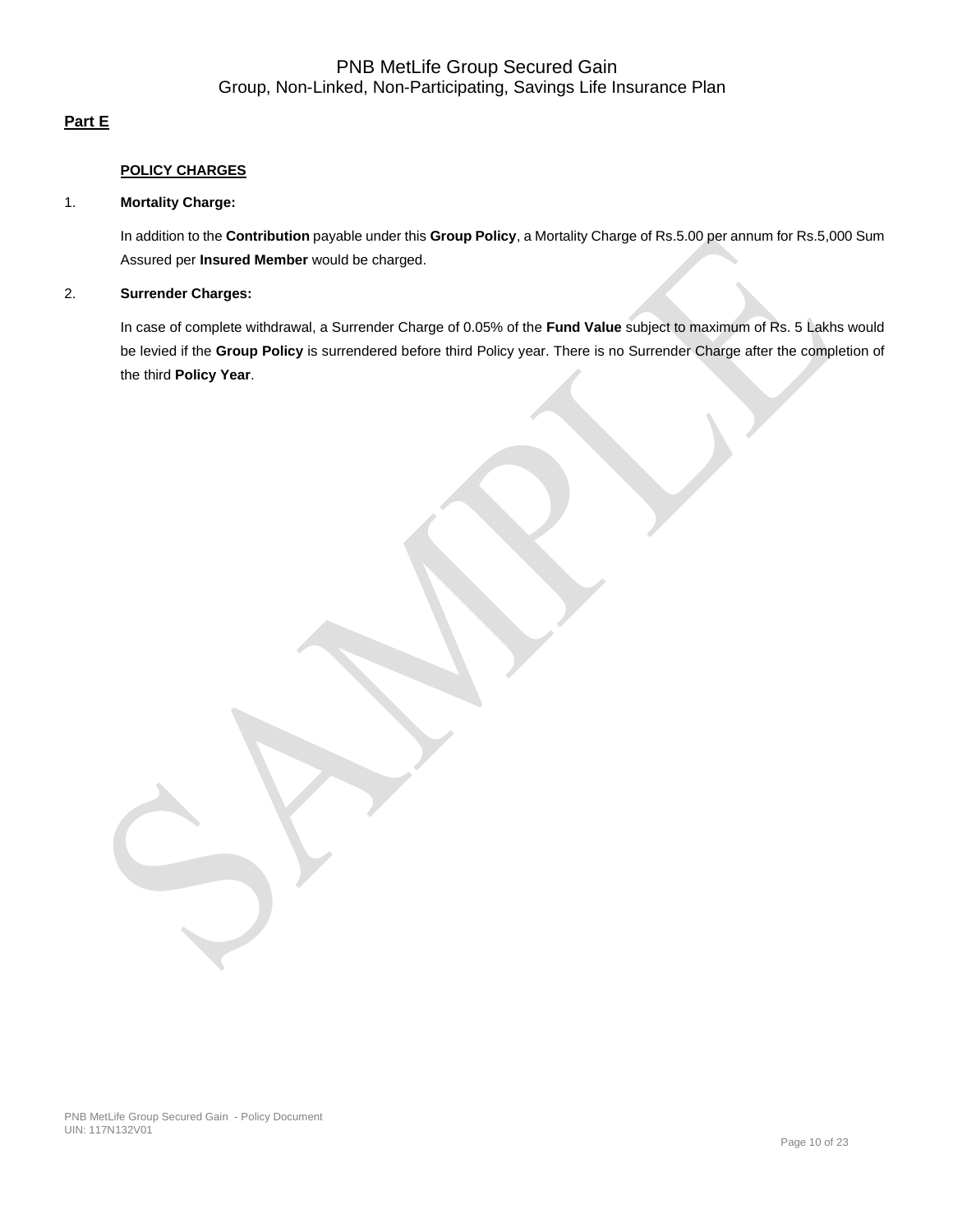#### **Part - F**

### **GENERAL TERMS & CONDITIONS**

**The following general terms and conditions are applicable to Your Group Policy.** 

#### **1. Modifications to the Group Policy**

**We** may change these terms and conditions or the benefits conferred by this **Group Policy** if there is a change in law, legislation or taxation affecting **Us** or the **Group Policy**, or if there is a change in circumstances which makes it impossible or impracticable for **Us** to follow these terms and conditions. Changes will be made with the prior approval of the **IRDA of India**. **We** will send **You** notice of any changes to these terms and conditions or benefits within 3 months from the date of effecting the change with the prior approval of the **IRDA of India**. If **You** do not agree with the change and do not give **Us** written notice of **Your** disagreement within three months of **Our** notice of the change, **You** shall be deemed to have accepted the change. If **We** receive notice of **Your** objection within three months of the **Our** notice of the change, **You** may surrender the **Group Policy**.

#### **2. Taxation**

The tax benefits on the **Group Policy** shall be as per the prevailing tax laws in India and amendments thereto from time to time. In respect of any payment made or to be made under or in relation to this Policy, **We** will deduct or charge or recover taxes including service tax and other levies as applicable at such rates as notified by the government or such other body authorized by the government from time to time. Tax laws are subject to change.

#### **3. Suicide Claim provisions**

Suicide exclusion is not applicable for payment of death benefit offered in this Group Policy. The other benefit payments in the event of death of an Insured member shall be applicable In accordance with the **Scheme Rules** as agreed at the inception of the **Group Policy** with the **Group Policyholder**.

### **4. Exclusions, if any**

There are no exclusions other than the suicide clause mentioned above.

### **5. Grace Period**

In accordance with the **Scheme Rules** as agreed at the inception of the **Group Policy** with the **Group Policyholder**.

#### **6. Nomination**

Nomination shall be allowed for each **Insured Member** as per **Scheme Rules** and should be in accordance with provisions of Section 39 of the Insurance Act 1938 as amended from time to time. A Leaflet containing the simplified version of the provisions of Section 39 is enclosed as Annexure A to this **Group Policy** for **Your** reference.

### **7. Non-assignment of Benefits**

The benefits payable hereunder are strictly personal and cannot be assigned, charged or alienated in any way by **You**, the **Employer**, the **Insured Members** or the **Nominees** or any other persons.

#### **8. Governing laws and jurisdiction**

The terms and conditions of the **Group Policy** shall be governed by and be interpreted in accordance with Indian law and all disputes and differences arising under or in relation to the **Group Policy** shall be subject to the sole and exclusive jurisdiction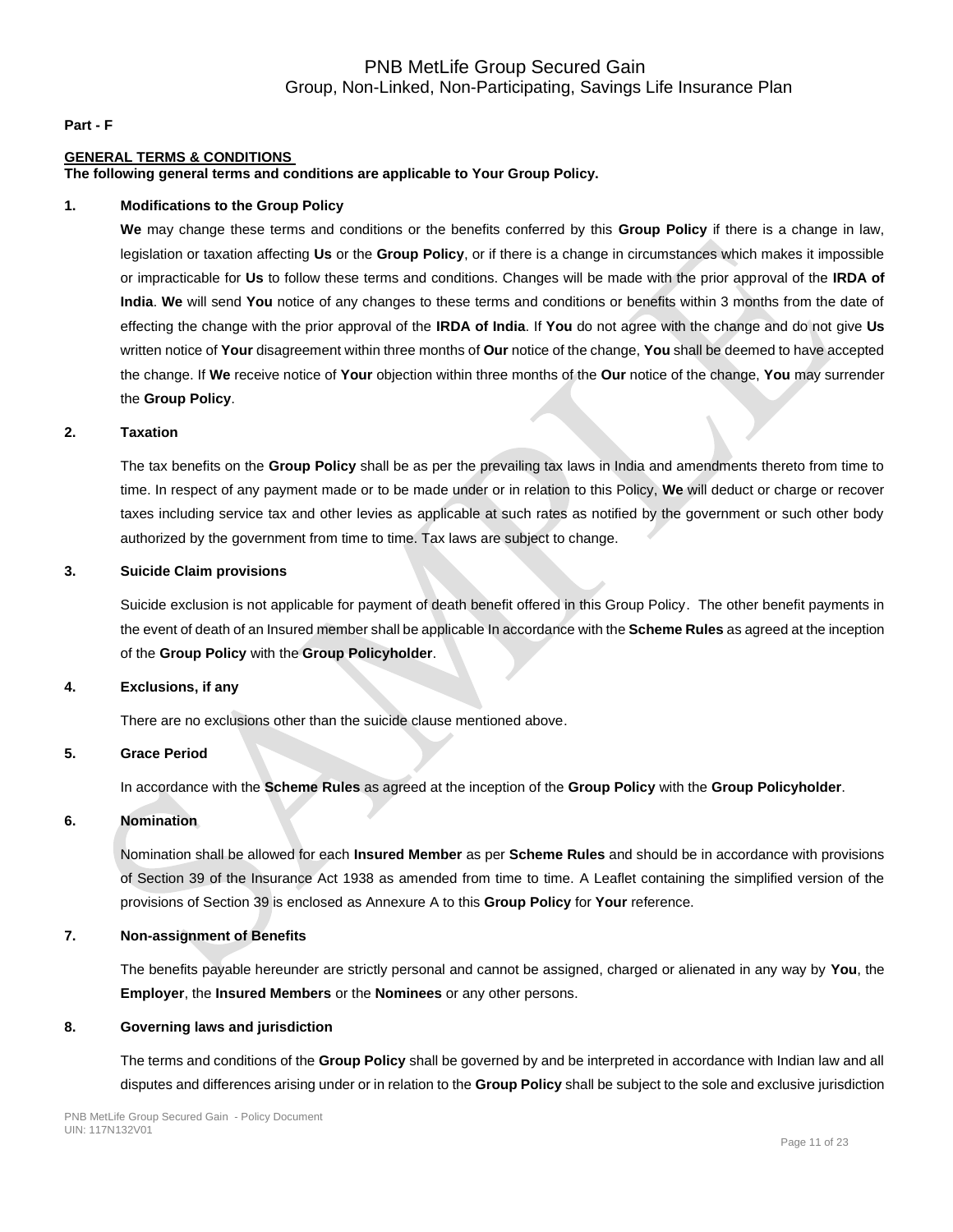of the jurisdictional courts in India.

### **9. Disclosure**

This **Group Policy** has been issued on **Your** and the **Insured Member's** (wherever applicable) representations that **You** and the **Insured Member** have made full and accurate disclosures of all material facts and circumstances and have not misrepresented or suppressed any material facts or circumstances. If it comes to **Our** knowledge that **You** or the **Insured Member** has misrepresented or suppressed any material facts and circumstances **We** shall reserve the right to take such action, as it deems appropriate including the cancellation of the **Group Policy** or the cancellation of the risk cover in the case of an **Insured Member's** misrepresentation.

The Policyholder shall furnish to the Company all such data, information or evidence as the Company may reasonably require from time to time in respect of the coverage of each Member under the Policy and the Company shall not be liable for any action taken in good faith upon any data, information, or evidence so furnished which shall be or shall prove to have been erroneous or inaccurate.

For policies managed at Individual Level, the Membership Register as per the annexure to proposal form has to be updated by the Policyholder for all additions and deletions and send updated data through CD or hard copy for updating the Company's records.

### **10. Fraud and Misstatement**

In case of Fraud / Misstatement by the **Group Policyholder**, the **Group Policy** will be cancelled immediately by refunding the **Policy Account Value** subject to fraud or Misstatement being proved as per Section 45 of the Insurance Act, 1938 as amended from time to time. A Leaflet containing the simplified version of the provisions of Section 45 is enclosed in Annexure A of this **Group Policy** for **Your** reference.

In case of Fraud / Misstatement by the **Insured Member**, his / her name will be deleted immediately by refunding the amount in his / her **Policy Account** subject to fraud or Misstatement being proved as per Section 45 of the Insurance Act, 1938 as amended from time to time. A Leaflet containing the simplified version of the provisions of Section 45 is enclosed in Annexure A of this **Group Policy** for **Your** reference.

### **11. Address for communications**

All notices and communications with respect to this **Group Policy** shall be sent to **Us** at following address:

### **PNB MetLife India Insurance Company Limited,**

**Registered office:** Unit No. 701, 702 & 703, 7th Floor, West Wing, Raheja Towers, 26/27 M G Road, Bangalore -560001, Karnataka.

**Call us** Toll-free at 1-800-425-6969,

**Website:** [www.pnbmetlife.com,](http://www.pnbmetlife.com/)

**Email**: indiaservice@pnbmetlife.co.in or

**Write to us:** 1st Floor, Techniplex -1*,* Techniplex Complex, Off Veer Savarkar Flyover, Goregaon (West), Mumbai – 400062. Phone: +91-22-41790000, Fax: +91-22-41790203

### **12. Notices:**

Any notice, request direction or instructions given to **Us**, under this **Group Policy**, shall be in writing and delivered by hand,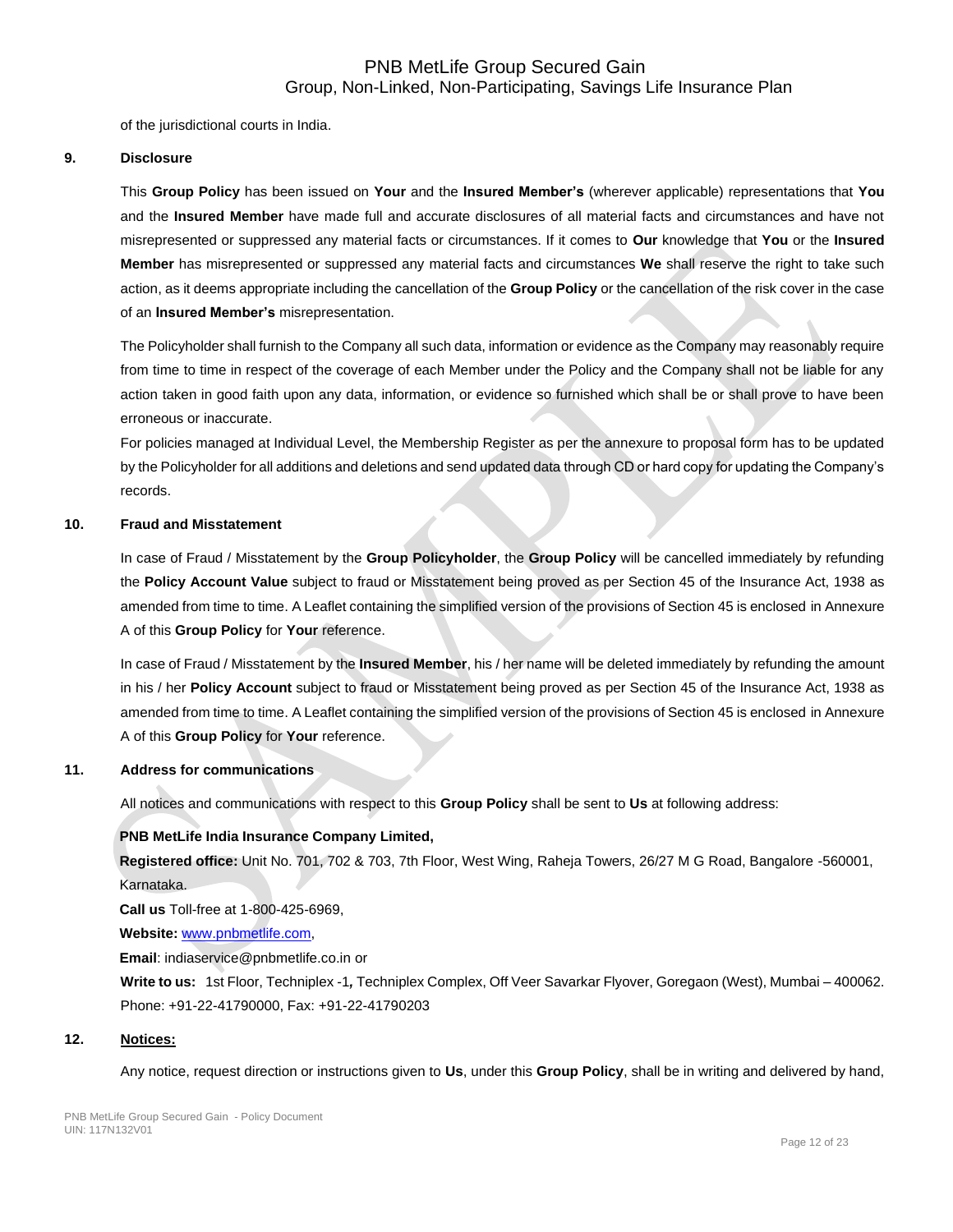post, facsimile or from registered electronic mail ID to:

#### **PNB MetLife India Insurance Company Limited,**

**Registered office: Unit No**. 701, 702 & 703, 7th Floor, West Wing, Raheja Towers, 26/27 M G Road, Bangalore -560001, Karnataka.

**Call us** Toll-free at 1-800-425-6969,

### **Website:** *[www.pnbmetlife.com](http://www.pnbmetlife.com/)*,

**Email**: indiaservice@pnbmetlife.co.in or

**Write to us**: 1st Floor, Techniplex -1, Techniplex Complex, Off Veer Savarkar Flyover, Goregaon (West), Mumbai – 400062. Phone: +91-22-41790000, Fax: +91-22-41790203

Similarly, any notice, direction or instruction to be given by **Us**, under the **Group Policy** shall be in writing and delivered by hand, post, courier, facsimile or registered electronic mail ID to the updated address in Our records.

**You** are requested to communicate any change in address, immediately, to **Us** to enable **Us** to serve **You** promptly.

### **13. Loss of the Group Policy document**

If the **Group Policy Document** is lost or destroyed, **You** may make a written request for a duplicate **Group Policy Document** which **We** will issue duly endorsed to show that it is in place of the original document.. Upon the issue of a duplicate policy document, the original shall cease to have any legal force or effect. **You** agree that **You** shall indemnify and hold **Us** free and harmless from and against any claims or demands that may arise under or in relation to the original policy document.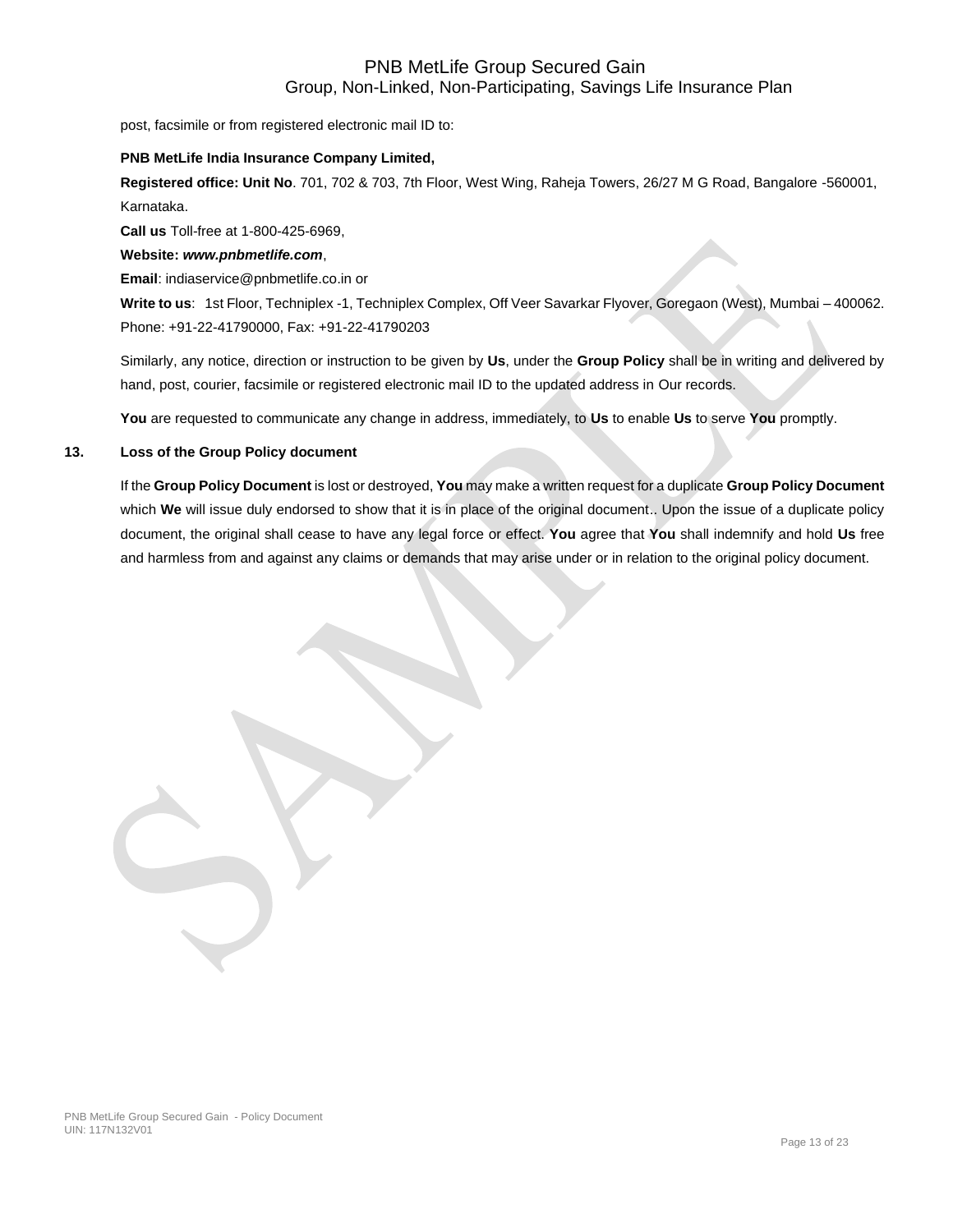## **Part G**

### **GRIEVANCE REDRESSAL MECHANISM & OMBUDSMAN DETAILS**

### **Grievance Redressal Mechanism**

In case **You** have any query or complaint or grievance, **You** may approach Our office at the following address:

### **Level 1**

For any complaint/grievance, approach any of Our following touch points:

- Call 1800-425-69-69 (Toll free) or 080-26502244
- Email at [india\\_grievancecell@pnbmetlife.co.in](mailto:india_grievancecell@pnbmetlife.co.in)
- **Write to**

### **Customer Service Department,**

**1st Floor, Techniplex -1, Techniplex Complex, Off Veer Savarkar Flyover, Goregaon (West), Mumbai – 400062. Phone: +91-22-41790000, Fax: +91-22-41790203**

- Online through Our website [www.pnbmetlife.com](http://www.pnbmetlife.com/)
- Our nearest PNB MetLife branch across the country

### **Level 2:**

In case not satisfied with the resolution provided by the above touch points, or have not received any response within 10 days, **You** may

- Write to Our Grievance Redressal Officer at [gro@pnbmetlife.co.in](mailto:gro@pnbmetlife.co.in) or
- Send a letter to

**PNB MetLife India Insurance Co. Ltd,**

**Platinum Towers, 4th Floor, Sohna Road,** 

**Sector - 47, Gurgaon – 122002**

Please address **Your** queries or complaints to our customer services department, and **Your** grievances to our grievance redressal officer on the address referred above, who are authorized to review Your queries or complaints or grievances and address the same. Please note that only an officer duly authorized by **Us** has the authority to resolve **Your** queries or complaints or grievances. **We** shall in no way be responsible, or liable, or bound by, any replies or communications or undertakings, given by or received from, any financial advisor or any employee who was involved in selling **You** this Policy.

### **Level 3:**

If **You** are not satisfied with the response or do not receive a response from **Us** within fifteen (15) days, **You** may approach the Integrated Grievance Management System (IGMS) on the following contact details:

- Online : **You** can register **Your** complaint online at [http://www.igms.irda.gov.in](http://www.igms.irda.gov.in/)
- By Post : **You** can write or fax **Your** complaints to

**Consumer Consumer Affairs Affairs Affairs Adventured Affairs** Department **Insurance Regulatory and Development Authority of India Sy No. 115/1, Financial District, Nanakramguda, Gachibowli, Hyderabad – 500032, Telangana**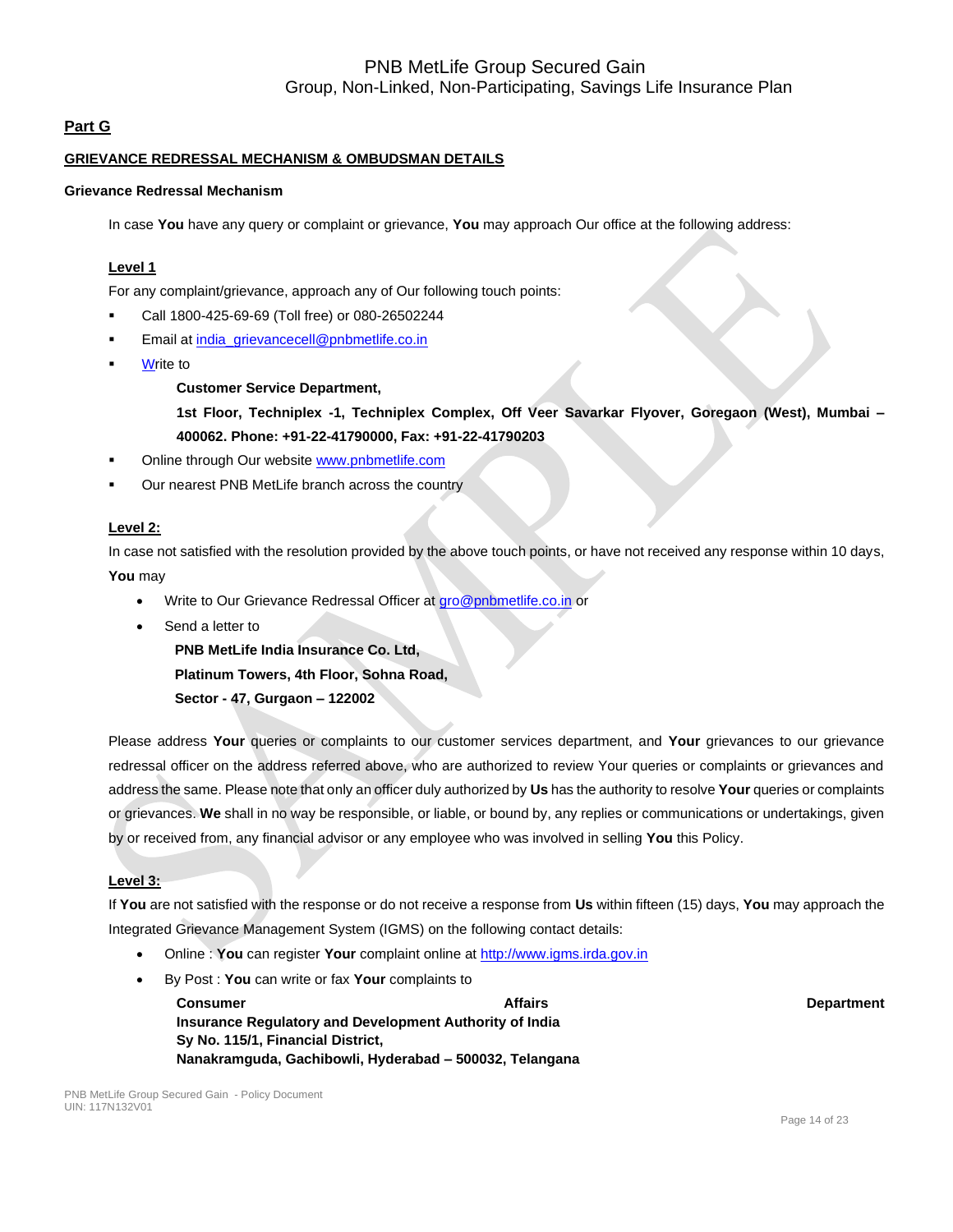- By E-mail : E-mail ID[: complaints@irdai.gov.in](mailto:complaints@irdai.gov.in)
- By Phone : 1800 4254 732 (or) 155255

In case **You** are not satisfied with the decision/resolution, **You** may approach the Insurance Ombudsman at the address in the list of Ombudsman below, if **Your** grievance pertains to:

- Insurance claim that has been rejected or dispute of a claim on legal construction of the Policy;
- Delay in settlement of claim;
- any partial or total repudiation of claims by Us;
- Dispute with regard to **Contribution/** Premium; or
- Misrepresentation of terms and conditions of the Policy;
- Policy servicing related grievances against **Us** or Our agent/intermediary;
- Issuance of Policy in non-conformity with the **Proposal Form**;
- Non-issuance of the Policy after receipt of **Contribution/** Premium ;or
- Any other matter resulting from the violation of provisions of the Insurance Act, 1938 as amended from time to time or the Regulations, circulars, guidelines or instructions issued by the IRDAI from time to time or the terms and conditions of the Policy, in so far as they relate to issues mentioned above.
- 1) The complaint should be made in writing duly signed by You, **Nominee**, Assignee or by **Your** legal heirs with full name, address and contact information of the complainant, the details of our branch or office against whom the complaint is made, the facts giving rise to the complaint, supported by documents, the nature and extent of the loss caused to the complainant and the relief sought from the Insurance Ombudsman. Per Rule 14(3) of the Insurance Ombudsman Rules, 2017 (Rules), a complaint to the Insurance Ombudsman can be made if the complainant makes a written representation to the Insurer and either the Insurer rejected the complaint or the complainant did not receive any reply within one month after the Insurer received the complaint, or the complainant is not satisfied with the reply given to him by the Insurer. Further, such a complaint to the Insurance Ombudsman can be made and filed, within one year
	- after the order of the Insurer rejecting the representation is received; or
	- after receipt of decision of the Insurer which is not to the satisfaction of the complainant;
	- after expiry of a period of one month from the date of sending the written representation to the Insurer if the Insurer fails to furnish reply to the complainant.
- 2) The Insurance Ombudsman shall be empowered to condone the delay in such cases as he may consider necessary, after calling for objections of the Insurer against the proposed condonation and after recording reasons for condoning the delay and in case the delay is condoned, the date of condonation of delay shall be deemed to be the date of filing of the complaint, for further proceedings under these Rules.
- 3) No complaint before the Insurance Ombudsman shall be maintainable on the same subject matter on which proceedings are pending before or disposed of by any court or consumer forum or arbitrator.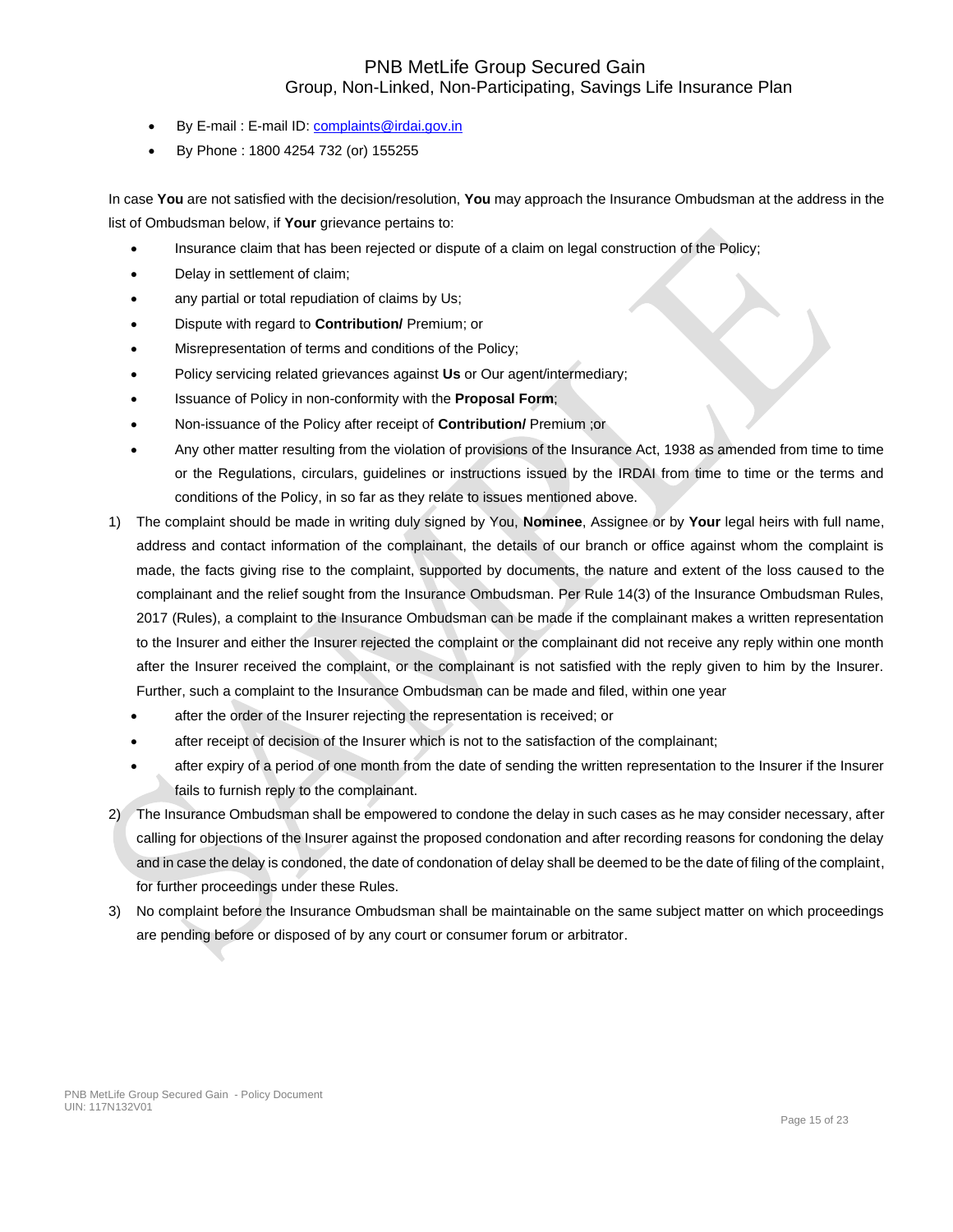## **List of Insurance Ombudsman**

The List of Insurance Ombudsman is attached herewith –

| <b>Office Details</b>                                                                                                                                                                                                                                                         | <b>Jurisdiction of Office</b><br><b>Union Territory, District)</b>                                                                                                  | Date Of<br><b>Taking</b><br>Charge |
|-------------------------------------------------------------------------------------------------------------------------------------------------------------------------------------------------------------------------------------------------------------------------------|---------------------------------------------------------------------------------------------------------------------------------------------------------------------|------------------------------------|
| <b>AHMEDABAD - Shri Kuldip Singh</b><br>Office of the Insurance Ombudsman,<br>Jeevan Prakash Building, 6th floor,<br>Tilak Marg, Relief Road,<br>Ahmedabad - 380 001.<br>Tel.: 079 - 25501201/02/05/06<br>Email: bimalokpal.ahmedabad@cioins.co.in                            | Gujarat,<br>Dadra & Nagar Haveli,<br>Daman and Diu.                                                                                                                 | 03/10/2019                         |
| <b>BENGALURU -</b><br>Office of the Insurance Ombudsman,<br>Jeevan Soudha Building, PID No. 57-27-N-19<br>Ground Floor, 19/19, 24th Main Road,<br>JP Nagar, Ist Phase,<br>Bengaluru - 560 078.<br>Tel.: 080 - 26652048 / 26652049<br>Email: bimalokpal.bengaluru@cioins.co.in | Karnataka.                                                                                                                                                          |                                    |
| <b>BHOPAL-</b><br>Office of the Insurance Ombudsman.<br>Janak Vihar Complex, 2nd Floor,<br>6, Malviya Nagar, Opp. Airtel Office,<br>Near New Market,<br>Bhopal - 462 003.<br>Tel.: 0755 - 2769201 / 2769202<br>Fax: 0755 - 2769203<br>Email: bimalokpal.bhopal@cioins.co.in   | Madhya Pradesh<br>Chattisgarh.                                                                                                                                      |                                    |
| <b>BHUBANESHWAR - Shri Suresh Chandra Panda</b><br>Office of the Insurance Ombudsman,<br>62, Forest park,<br>Bhubneshwar - 751 009.<br>Tel.: 0674 - 2596461 /2596455<br>Fax: 0674 - 2596429<br>Email: bimalokpal.bhubaneswar@cioins.co.in                                     | Orissa.                                                                                                                                                             | 11/09/2019                         |
| <b>CHANDIGARH -</b><br>Office of the Insurance Ombudsman,<br>S.C.O. No. 101, 102 & 103, 2nd Floor,<br>Batra Building, Sector 17 - D,<br>Chandigarh $-160017$ .<br>Tel.: 0172 - 2706196 / 2706468<br>Fax: 0172 - 2708274<br>Email: bimalokpal.chandigarh@cioins.co.in          | Punjab,<br>Haryana(excluding Gurugram, Faridabad, Sonepat<br>and Bahadurgarh)<br>Himachal Pradesh, Union Territories of Jammu &<br>Kashmir,<br>Ladakh & Chandigarh. |                                    |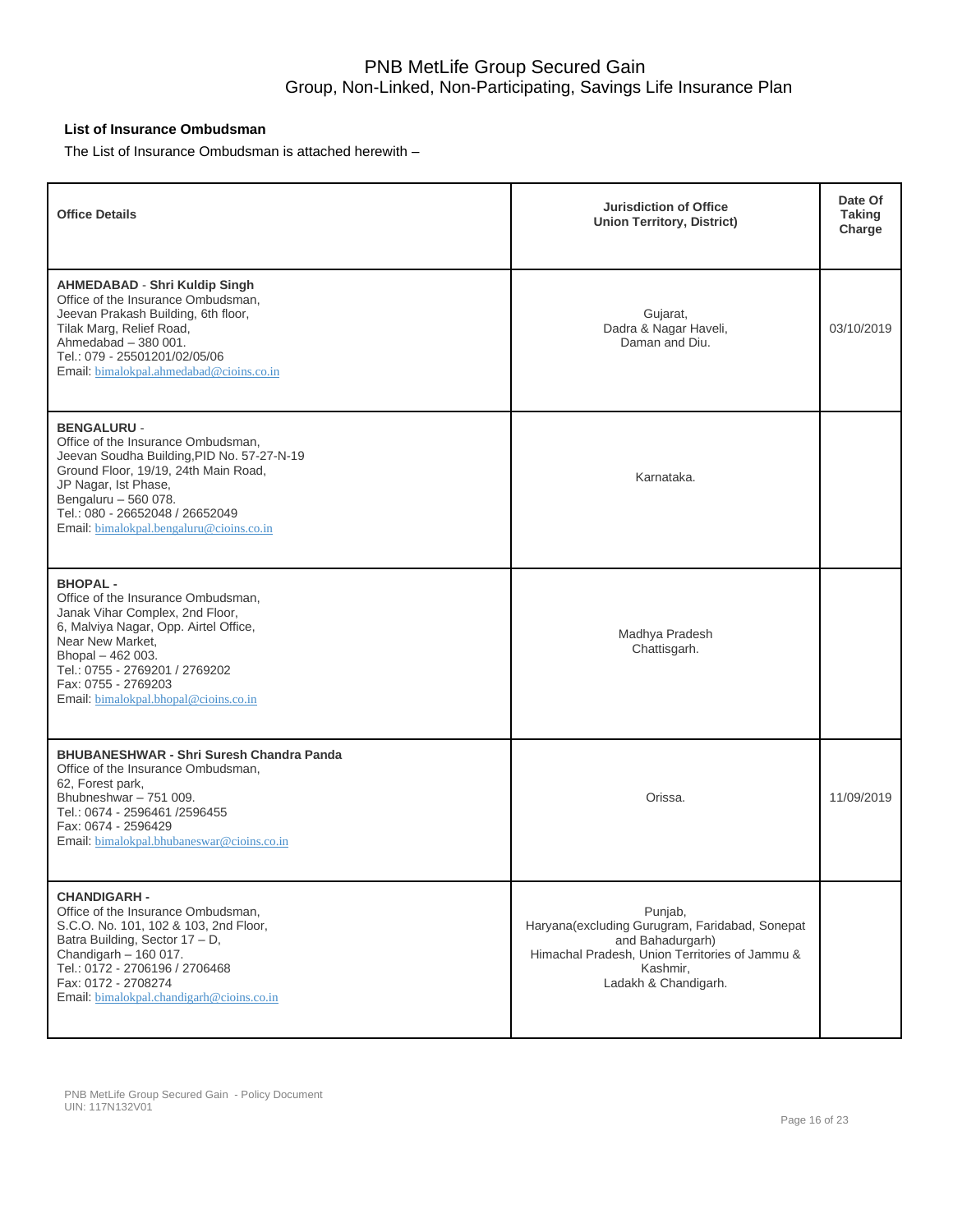| <b>Office Details</b>                                                                                                                                                                                                                                                                | <b>Jurisdiction of Office</b><br><b>Union Territory, District)</b>                                 | Date Of<br><b>Taking</b><br>Charge |
|--------------------------------------------------------------------------------------------------------------------------------------------------------------------------------------------------------------------------------------------------------------------------------------|----------------------------------------------------------------------------------------------------|------------------------------------|
| <b>CHENNAI-</b><br>Office of the Insurance Ombudsman,<br>Fatima Akhtar Court, 4th Floor, 453,<br>Anna Salai, Teynampet,<br>CHENNAI - 600 018.<br>Tel.: 044 - 24333668 / 24335284<br>Fax: 044 - 24333664<br>Email: bimalokpal.chennai@cioins.co.in                                    | Tamil Nadu,<br><b>Tamil Nadu</b><br>PuducherryTown and<br>Karaikal (which are part of Puducherry). |                                    |
| <b>DELHI - Shri Sudhir Krishna</b><br>Office of the Insurance Ombudsman,<br>2/2 A, Universal Insurance Building,<br>Asaf Ali Road,<br>New Delhi - 110 002.<br>Tel.: 011 - 23232481/23213504<br>Email: bimalokpal.delhi@cioins.co.in                                                  | Delhi &<br>Following Districts of Haryana - Gurugram,<br>Faridabad, Sonepat & Bahadurgarh.         | 12/09/2019                         |
| <b>GUWAHATI-</b><br>Office of the Insurance Ombudsman,<br>Jeevan Nivesh, 5th Floor,<br>Nr. Panbazar over bridge, S.S. Road,<br>Guwahati - 781001(ASSAM).<br>Tel.: 0361 - 2632204 / 2602205<br>Email: bimalokpal.guwahati@cioins.co.in                                                | Assam,<br>Meghalaya,<br>Manipur,<br>Mizoram,<br>Arunachal Pradesh,<br>Nagaland and Tripura.        |                                    |
| <b>HYDERABAD -</b><br>Office of the Insurance Ombudsman,<br>6-2-46, 1st floor, "Moin Court",<br>Lane Opp. Saleem Function Palace,<br>A. C. Guards, Lakdi-Ka-Pool,<br>Hyderabad - 500 004.<br>Tel.: 040 - 23312122<br>Fax: 040 - 23376599<br>Email: bimalokpal.hyderabad@cioins.co.in | Andhra Pradesh,<br>Telangana,<br>Yanam and<br>part of Union Territory of Puducherry.               |                                    |
| <b>JAIPUR -</b><br>Office of the Insurance Ombudsman,<br>Jeevan Nidhi - II Bldg., Gr. Floor,<br>Bhawani Singh Marg,<br>Jaipur - 302 005.<br>Tel.: 0141 - 2740363<br>Email: bimalokpal.jaipur@cioins.co.in                                                                            | Rajasthan.                                                                                         |                                    |
| <b>ERNAKULAM - Ms. Poonam Bodra</b><br>Office of the Insurance Ombudsman,<br>2nd Floor, Pulinat Bldg.,<br>Opp. Cochin Shipyard, M. G. Road,<br>Ernakulam - 682 015.<br>Tel.: 0484 - 2358759 / 2359338                                                                                | Kerala,<br>Lakshadweep.<br>Mahe-a part of Union Territory of Puducherry.                           | 07/11/2018                         |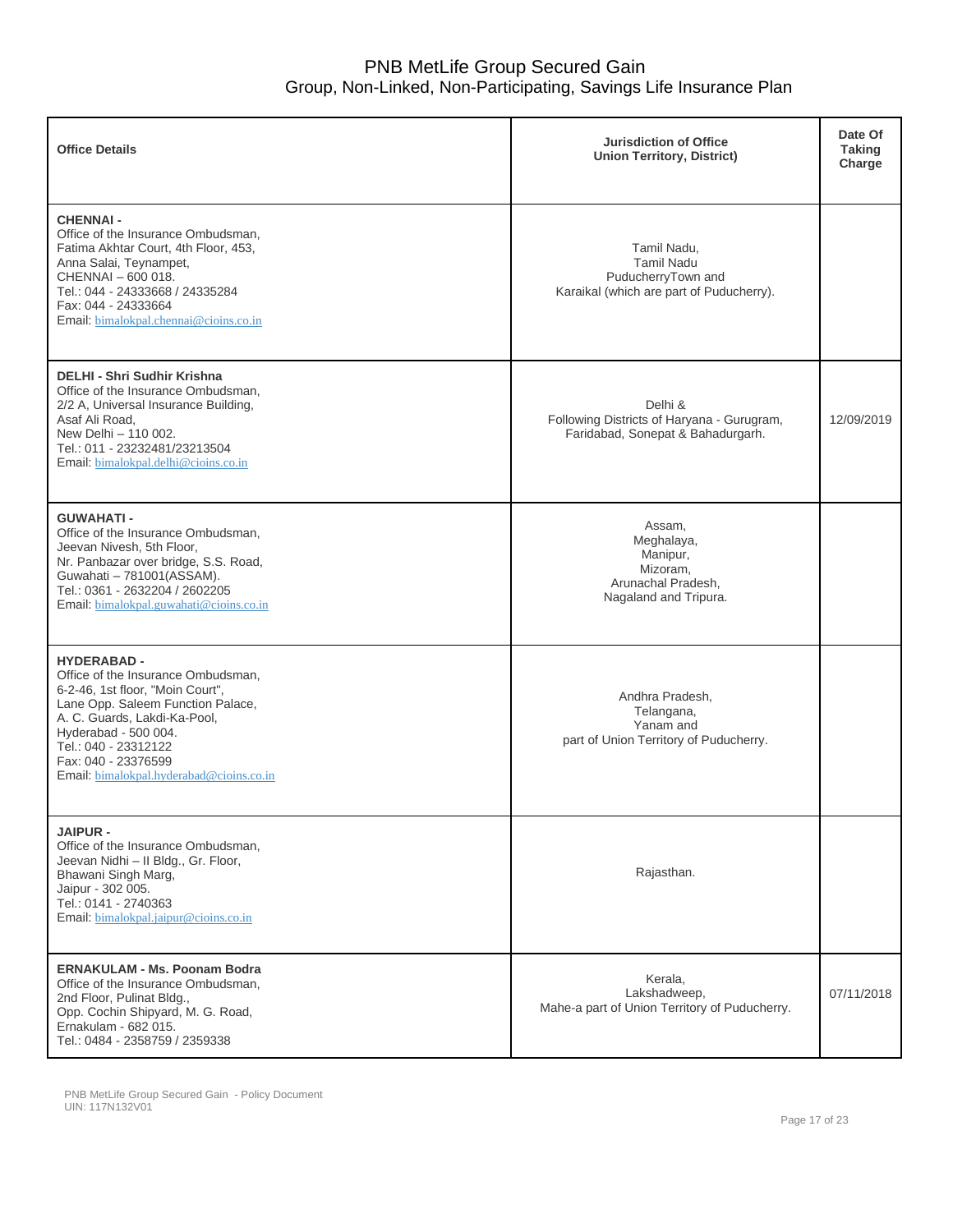| <b>Office Details</b>                                                                                                                                                                                                                                                                       | <b>Jurisdiction of Office</b><br><b>Union Territory, District)</b>                                                                                                                                                                                                                                                                                                                                                                                                                                       | Date Of<br><b>Taking</b><br>Charge |
|---------------------------------------------------------------------------------------------------------------------------------------------------------------------------------------------------------------------------------------------------------------------------------------------|----------------------------------------------------------------------------------------------------------------------------------------------------------------------------------------------------------------------------------------------------------------------------------------------------------------------------------------------------------------------------------------------------------------------------------------------------------------------------------------------------------|------------------------------------|
| Fax: 0484 - 2359336<br>Email: bimalokpal.ernakulam@cioins.co.in                                                                                                                                                                                                                             |                                                                                                                                                                                                                                                                                                                                                                                                                                                                                                          |                                    |
| KOLKATA - Shri P. K. Rath<br>Office of the Insurance Ombudsman,<br>Hindustan Bldg. Annexe, 4th Floor,<br>4, C.R. Avenue,<br>KOLKATA - 700 072.<br>Tel.: 033 - 22124339 / 22124340<br>Fax: 033 - 22124341<br>Email: bimalokpal.kolkata@cioins.co.in                                          | West Bengal,<br>Sikkim,<br>Andaman & Nicobar Islands.                                                                                                                                                                                                                                                                                                                                                                                                                                                    | 30/09/2019                         |
| <b>LUCKNOW -Shri Justice Anil Kumar Srivastava</b><br>Office of the Insurance Ombudsman.<br>6th Floor, Jeevan Bhawan, Phase-II,<br>Nawal Kishore Road, Hazratganj,<br>Lucknow - 226 001.<br>Tel.: 0522 - 2231330 / 2231331<br>Fax: 0522 - 2231310<br>Email: bimalokpal.lucknow@cioins.co.in | Districts of Uttar Pradesh:<br>Lalitpur, Jhansi, Mahoba, Hamirpur, Banda,<br>Chitrakoot, Allahabad, Mirzapur, Sonbhabdra,<br>Fatehpur, Pratapgarh, Jaunpur, Varanasi, Gazipur,<br>Jalaun, Kanpur, Lucknow, Unnao, Sitapur,<br>Lakhimpur, Bahraich, Barabanki, Raebareli,<br>Sravasti, Gonda, Faizabad, Amethi, Kaushambi,<br>Balrampur, Basti, Ambedkarnagar, Sultanpur,<br>Maharajgang, Santkabirnagar, Azamgarh,<br>Kushinagar, Gorkhpur, Deoria, Mau, Ghazipur,<br>Chandauli, Ballia, Sidharathnagar. | 11/09/2019                         |
| <b>MUMBAI-</b><br>Office of the Insurance Ombudsman,<br>3rd Floor, Jeevan Seva Annexe,<br>S. V. Road, Santacruz (W),<br>Mumbai - 400 054.<br>Tel.: 69038821/23/24/25/26/27/28/28/29/30/31<br>Fax: 022 - 26106052<br>Email: bimalokpal.mumbai@cioins.co.in                                   | Goa.<br>Mumbai Metropolitan Region<br>excluding Navi Mumbai & Thane.                                                                                                                                                                                                                                                                                                                                                                                                                                     |                                    |
| NOIDA - Shri Chandra Shekhar Prasad<br>Office of the Insurance Ombudsman,<br>Bhagwan Sahai Palace<br>4th Floor, Main Road,<br>Naya Bans, Sector 15,<br>Distt: Gautam Buddh Nagar,<br>U.P-201301.<br>Tel.: 0120-2514252 / 2514253<br>Email: bimalokpal.noida@cioins.co.in                    | State of Uttaranchal and the following Districts of<br>Uttar Pradesh:<br>Agra, Aligarh, Bagpat, Bareilly, Bijnor, Budaun,<br>Bulandshehar, Etah, Kanooj, Mainpuri, Mathura,<br>Meerut, Moradabad, Muzaffarnagar, Oraiyya,<br>Pilibhit, Etawah, Farrukhabad, Firozbad,<br>Gautambodhanagar, Ghaziabad, Hardoi,<br>Shahjahanpur, Hapur, Shamli, Rampur, Kashganj,<br>Sambhal, Amroha, Hathras, Kanshiramnagar,<br>Saharanpur.                                                                              | 17/09/2019                         |
| PATNA - Shri N. K. Singh<br>Office of the Insurance Ombudsman,<br>1st Floor, Kalpana Arcade Building,,<br>Bazar Samiti Road,<br>Bahadurpur,                                                                                                                                                 | Bihar,<br>Jharkhand.                                                                                                                                                                                                                                                                                                                                                                                                                                                                                     | 09/10/2019                         |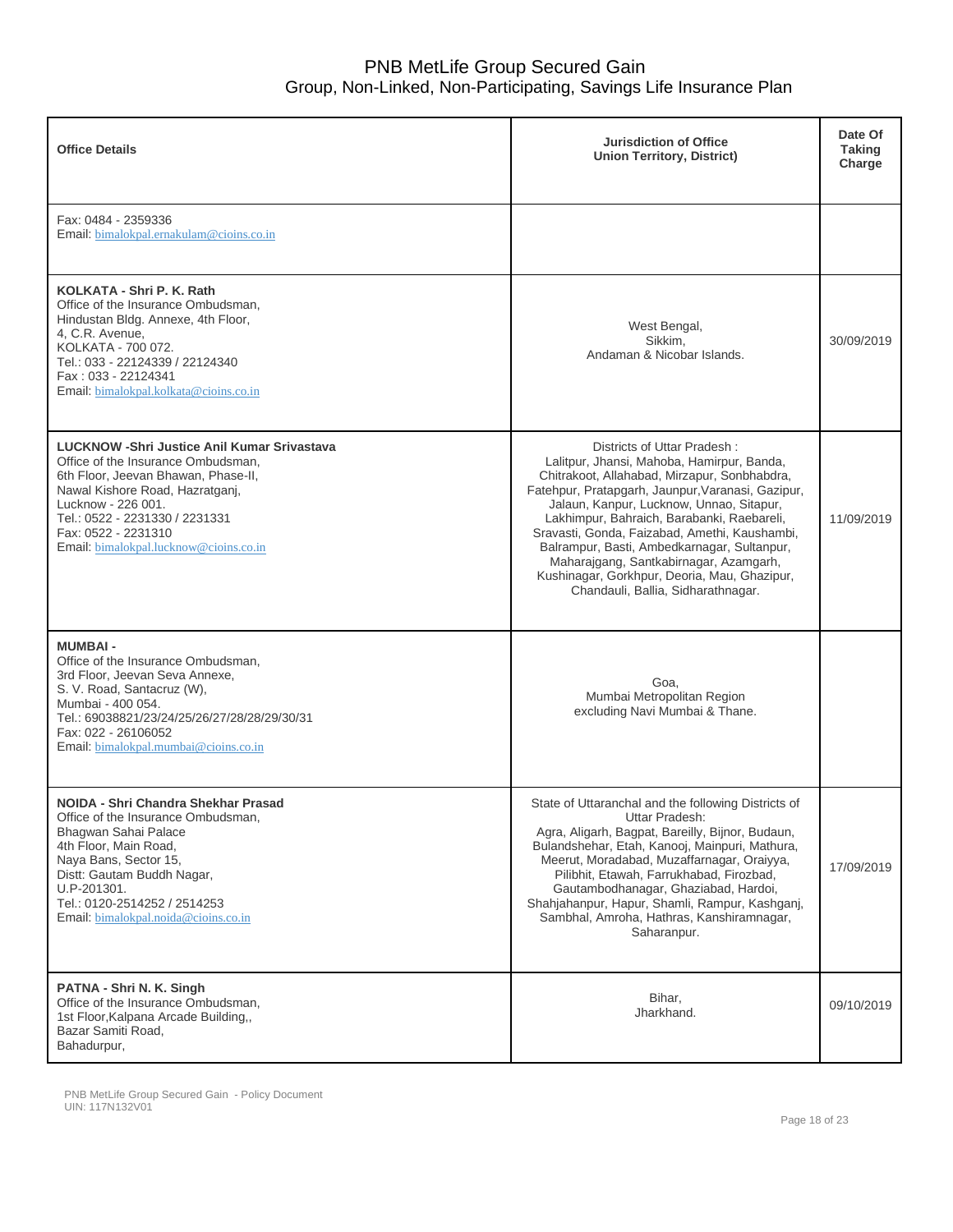| <b>Office Details</b>                                                                                                                                                                                                                                  | Jurisdiction of Office<br><b>Union Territory, District)</b>                            | Date Of<br><b>Taking</b><br>Charge |
|--------------------------------------------------------------------------------------------------------------------------------------------------------------------------------------------------------------------------------------------------------|----------------------------------------------------------------------------------------|------------------------------------|
| Patna 800 006.<br>Tel.: 0612-2680952<br>Email: bimalokpal.patna@cioins.co.in                                                                                                                                                                           |                                                                                        |                                    |
| <b>PUNE - Shri Vinay Sah</b><br>Office of the Insurance Ombudsman,<br>Jeevan Darshan Bldg., 3rd Floor,<br>C.T.S. No.s. 195 to 198,<br>N.C. Kelkar Road, Narayan Peth,<br>Pune $-411$ 030.<br>Tel.: 020-41312555<br>Email: bimalokpal.pune@cioins.co.in | Maharashtra,<br>Area of Navi Mumbai and Thane<br>excluding Mumbai Metropolitan Region. | 03/12/2019                         |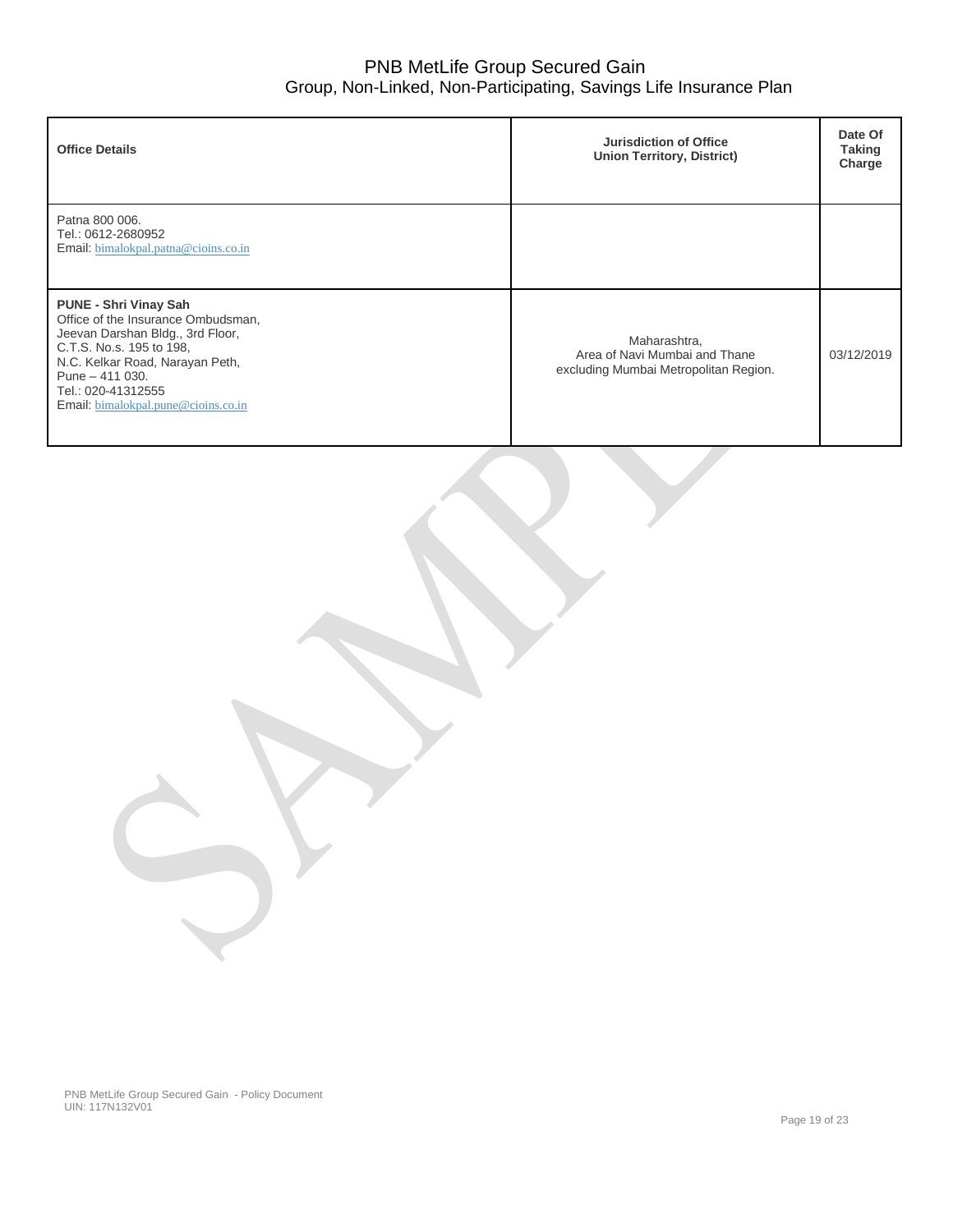### **Annexure A**

#### **Section 39, Nomination by policyholder**

- 1. Nomination of a life insurance Policy is as below in accordance with Section 39 of the Insurance Act, 1938 as amended by Insurance Laws (Amendment) Ordinance dated 26.12.2014. The extant provisions in this regard are as follows:
- 2. The policyholder of a life insurance on his own life may nominate a person or persons to whom money secured by the policy shall be paid in the event of his death.
- 3. Where the **nominee** is a minor, the policyholder may appoint any person to receive the money secured by the policy in the event of policyholder's death during the minority of the **nominee**. The manner of appointment is to be laid down by the company.
- 4. Nomination can be made at any time before the maturity of the policy.
- 5. Nomination may be incorporated in the text of the policy itself or may be endorsed on the policy communicated to the company and can be registered by the company in the records relating to the policy.
- 6. Nomination can be cancelled or changed at any time before policy matures, by an endorsement or a further endorsement or a will as the case may be.
- 7. A notice in writing of Change or Cancellation of nomination must be delivered to the company for the company to be liable to such **nominee**. Otherwise, company will not be liable if a bonafide payment is made to the person named in the text of the policy or in the registered records of the company.
- 8. Fee to be paid to the company for registering change or cancellation of a nomination can be specified by the Authority through Regulations.
- 9. On receipt of notice with fee, the company should grant a written acknowledgement to the policyholder of having registered a nomination or cancellation or change thereof.
- 10. A transfer or **assignment** made in accordance with Section 38 shall automatically cancel the nomination except in case of **assignment** to the company or other transferee or assignee for purpose of loan or against security or its reassignment after repayment. In such case, the nomination will not get cancelled to the extent of company's or transferee's or assignee's interest in the policy. The nomination will get revived on repayment of the loan.
- 11. The right of any creditor to be paid out of the proceeds of any policy of life insurance shall not be affected by the nomination.
- 12. In case of nomination by policyholder whose life is insured, if the **nominee**s die before the policyholder, the proceeds are payable to policyholder or his heirs or legal representatives or holder of succession certificate.
- 13. In case **nominee**(s) survive the person whose life is insured, the amount secured by the policy shall be paid to such survivor(s).
- 14. Where the policyholder whose life is insured nominates his
	- parents or
	- spouse or
	- children or
	- spouse and children
	- or any of them

the **nominees** are beneficially entitled to the amount payable by the company to the policyholder unless it is proved that policyholder could not have conferred such beneficial title on the **nominee** having regard to the nature of his title.

If **nominee**(s) die after the policyholder but before his share of the amount secured under the policy is paid, the share of the expired **nominee**(s) shall be payable to the heirs or legal representative of the **nominee** or holder of succession certificate of such **nominee**(s).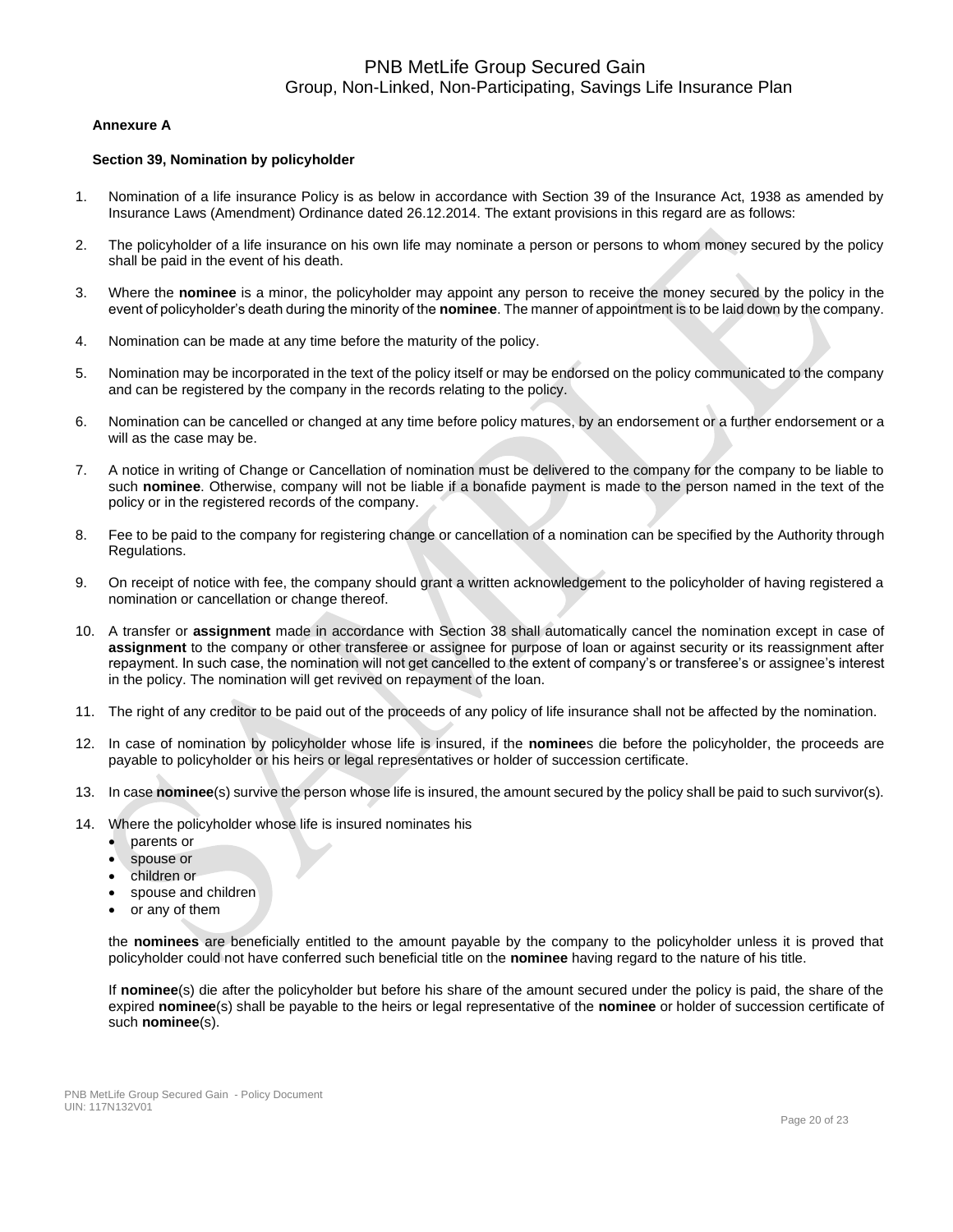- 15. The provisions of sub-section 7 and 8 (13 and 14 above) shall apply to all life insurance policies maturing for payment after the commencement of Insurance Laws (Amendment) Ordinance, 2014 (i.e 26.12.2014).
- 16. If policyholder dies after maturity but the proceeds and benefit of the policy has not been paid to him because of his death, his **nominee**(s) shall be entitled to the proceeds and benefit of the policy.
- 17. The provisions of Section 39 are not applicable to any life insurance policy to which Section 6 of Married Women's Property Act, 1874 applies or has at any time applied except where before or after Insurance Laws (Ordinance) 2014, a nomination is made in favour of spouse or children or spouse and children whether or not on the face of the policy it is mentioned that it is made under Section 39. Where nomination is intended to be made to spouse or children or spouse and children under Section 6 of MWP Act, it should be specifically mentioned on the policy. In such a case only, the provisions of Section 39 will not apply.

[Disclaimer: This is not a comprehensive list of amendments of Insurance Act, 1938, as amended from time to time and only a simplified version prepared for general information. Policyholders are advised to refer the Insurance Laws (Amendment) Act 2015 notified in the Official Gazette on 23rd March 2015 for complete and accurate details.]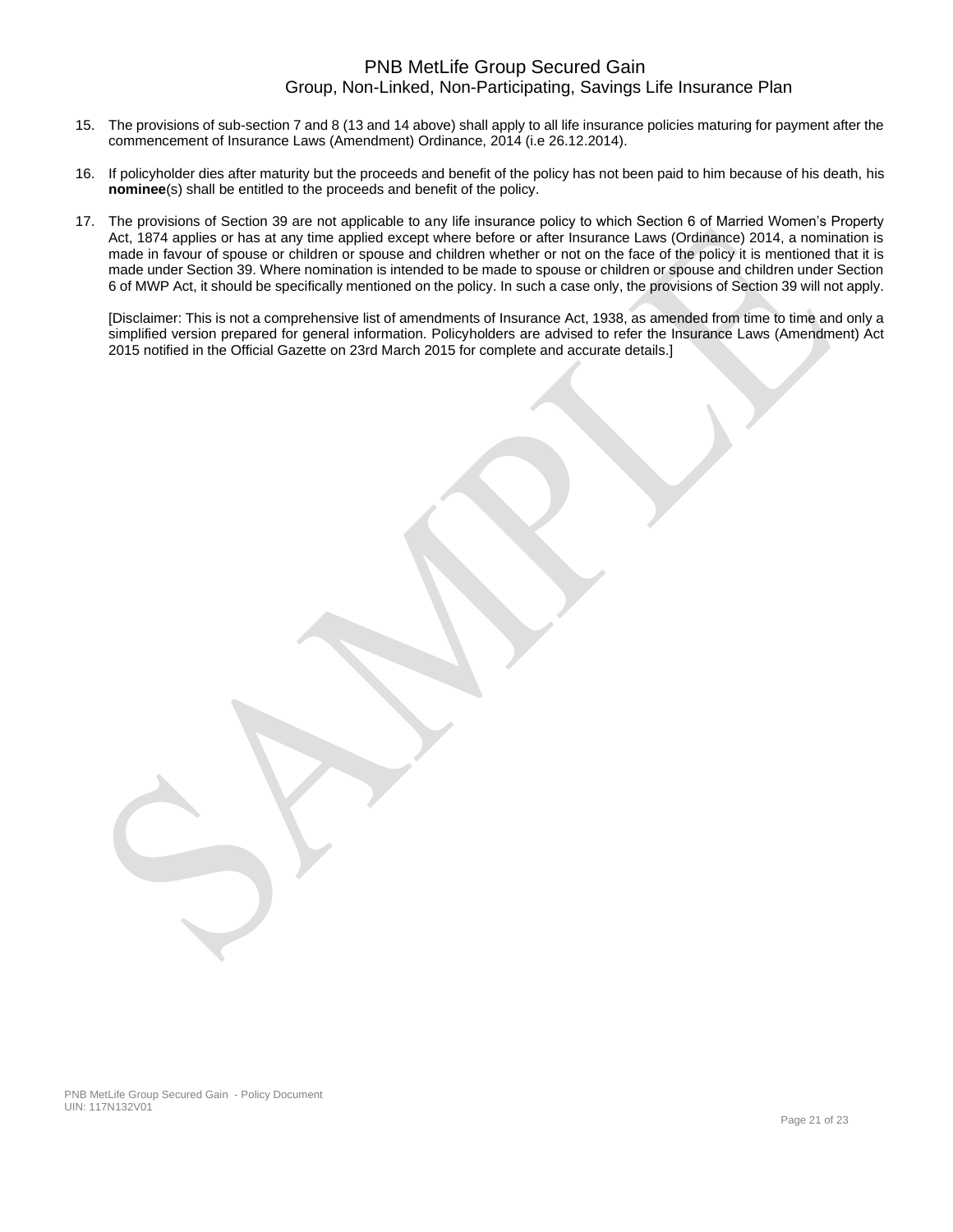### **Section 45, Policy shall not be called in question on the ground of mis-statement after three years**

Provisions regarding policy not being called into question in terms of Section 45 of the Insurance Act, 1938, as amended by Insurance Laws (Amendment) Ordinance dated 26.12.2014 are as follows:

- 1. No Policy of Life Insurance shall be called in question on any ground whatsoever after expiry of 3 years from
	- the date of issuance of policy or
	- the date of commencement of risk or
	- the date of revival of policy or
	- the date of **Rider** to the policy
	- whichever is later.
- 2. On the ground of fraud, a policy of Life Insurance may be called in question within 3 years from
	- the date of issuance of policy or
	- the date of commencement of risk or
	- the date of revival of policy or
	- the date of **Rider** to the policy

whichever is later.

For this, the company should communicate in writing to the insured or legal representative or **nominee** or assignees of insured, as applicable, mentioning the ground and materials on which such decision is based.

- 3. Fraud means any of the following acts committed by insured or by his agent, with the intent to deceive the company or to induce the company to issue a life insurance policy:
	- The suggestion, as a fact of that which is not true and which the insured does not believe to be true;
	- The active concealment of a fact by the insured having knowledge or belief of the fact;
	- Any other act fitted to deceive; and
	- Any such act or omission as the law specifically declares to be fraudulent.
- 4. Mere silence is not fraud unless, depending on circumstances of the case, it is the duty of the insured or his agent keeping silence to speak or silence is in itself equivalent to speak.
- 5. No Company shall repudiate a life insurance Policy on the ground of Fraud, if the Insured / beneficiary can prove that the misstatement was true to the best of his knowledge and there was no deliberate intention to suppress the fact or that such misstatement of or suppression of material fact are within the knowledge of the company. Onus of disproving is upon the policyholder, if alive, or beneficiaries.
- 6. Life insurance Policy can be called in question within 3 years on the ground that any statement of or suppression of a fact material to expectancy of life of the insured was incorrectly made in the proposal or other document basis which policy was issued or revived or rider issued. For this, the company should communicate in writing to the insured or legal representative or **nominee** or assignees of insured, as applicable, mentioning the ground and materials on which decision to repudiate the policy of life insurance is based.
- 7. In case repudiation is on ground of mis-statement and not on fraud, the **Premium** collected on policy till the date of repudiation shall be paid to the insured or legal representative or **nominee** or assignees of insured, within a period of 90 days from the date of repudiation. However, the payment will be as per IRDAI direction/Regulation/Circular from time to time.
- 8. Fact shall not be considered material unless it has a direct bearing on the risk undertaken by the company. The onus is on company to show that if the company had been aware of the said fact, no life insurance policy would have been issued to the insured.